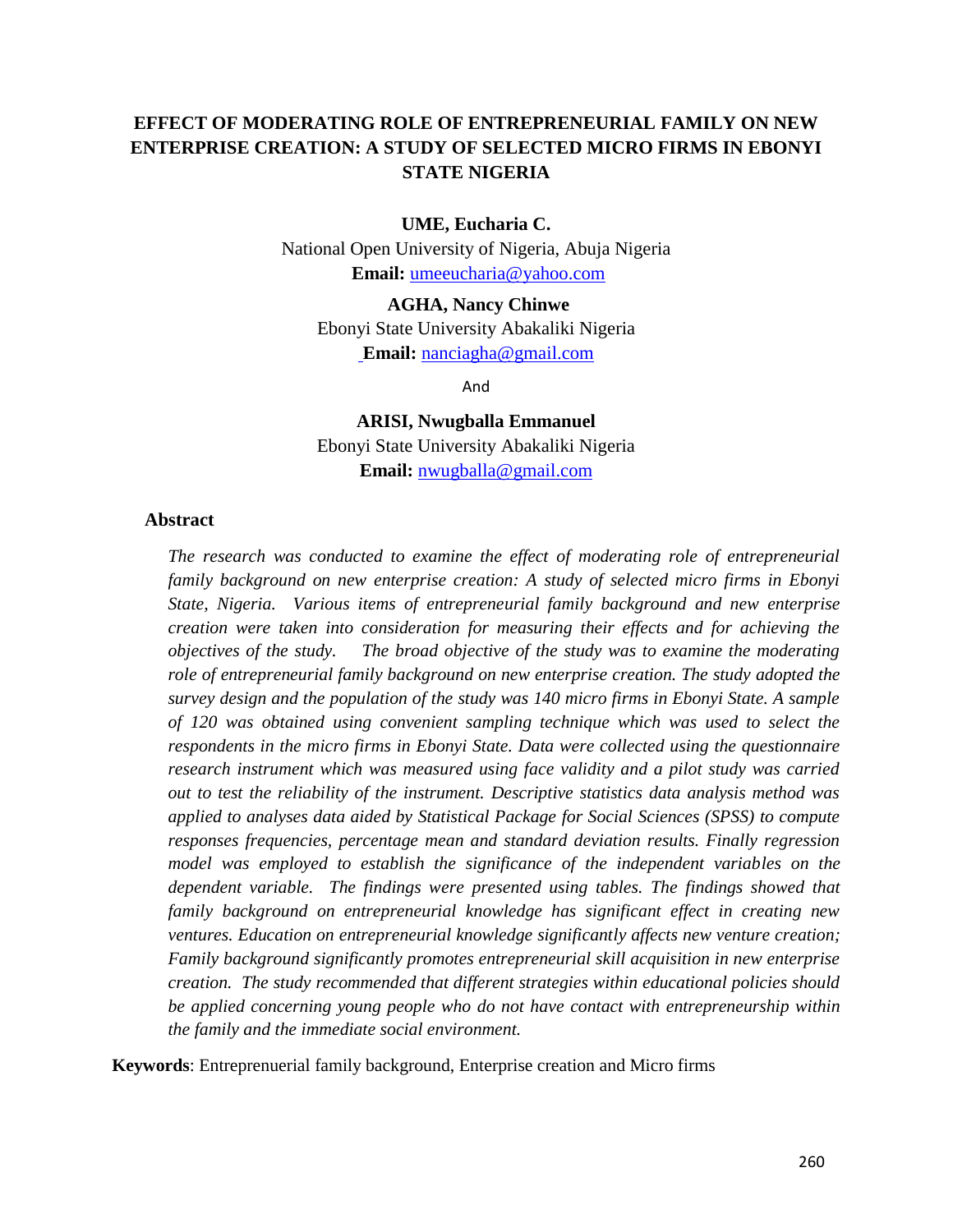Entrepreneurial Family on New Enterprise Creation: A Study of Selected Micro Firms in Ebonyi State Nigeria *UME, Eucharia C., AGHA, Nancy Chinwe and ARISI, Nwugballa Emmanuel: Effect of Moderating Role of* 

#### **Introduction**

Entrepreneurial development has been conceived by successive government as a programme of activities to enhance the knowledge, skills, behaviour and attitude of individuals and group to assume the roles of entrepreneurs (Gerba, 2012). One variable that has received considerable attention in entrepreneurial development is prior exposure to a family business. Forlani and Mullins (2017) are of the view that family has been recognized as the most important institution that enhances individuals' awareness about entrepreneurship. Moreover, growing in a family where one of the relatives and particularly parents run their own business not only provides an inspiring and supportive environment for entrepreneurship but also serves as an opportunity to learn and experience the challenges of business. Fayolle and Gailly (2016) note that involvement of family in entrepreneurship creates a profound opportunity for understanding how entrepreneurial qualities and perceptions develop among the offspring. Therefore, family background and parental role-modeling has been found to be the most prominent factor that affects early socialization and hence formation of attitude towards entrepreneurship.

Baum, Locke and Smith (2011) state that it is not easy to set up a business for the first generation entrepreneurs, but majority of the entrepreneurs set up their business if they already have a family background of business, and mostly capital, for start up is provided by family and friends. Similarly, Aldrich and Cliff (2013) state that entrepreneurs tend to have parents with entrepreneurial mind set. Thus entrepreneurs having entrepreneurial parents are more likely to behave entrepreneurially and to work with higher entrepreneurial orientation than others whose parents are job oriented and ultimately increase firm's entrepreneurial orientation. Informal relations play very important roles in this context especially from family member's side because those whose family members are business oriented have high participation (Afolabi, 2015). Early communication received and imbibed by an individual from the family would impact career choices by inducing individuals to choose a career in which they are viewed positively by the society.

A family with a business background often influences and motivates their children to involve in entrepreneurial activity and they are expected to possess higher propensity to launch a business in future. Adoyi and Agbo (2016) are of the view that family business background leads to lower barriers to entrepreneurial entry, since those having it may capitalize on their social ties and social capital. Family social capital, described as non-financial resources and support offered by family members to the entrepreneur also affects positively the start-up decision.

Family members in business become symbol for entrepreneur and source of financial and non-financial help. Similarly financial resources in the family have direct bearing on entrepreneurial intentions. Adeyemi and Badamus (2015) note that exposure to family business serves as an important intergenerational influence on intentions to become entrepreneur. Family characteristics have implications on emergence of new businesses, recognition of opportunities, start up decisions and resource mobilizations. Similarly prior exposure to entrepreneurship both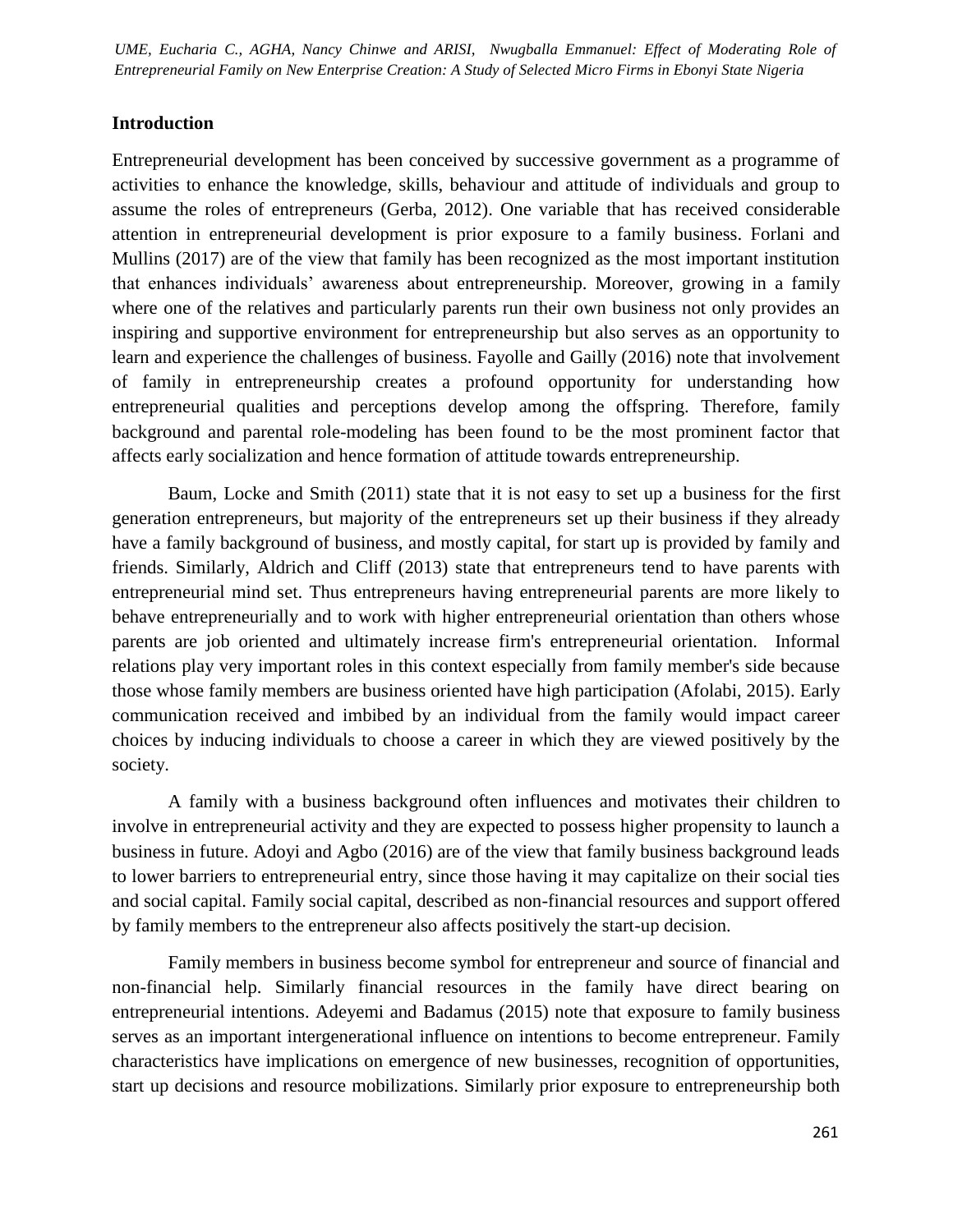from the family side and personal has impact on entrepreneurial intentions; those having their self-employed father are more inclined towards entrepreneurship. Adelaja (2012) argued that attitudes toward entrepreneurship depend on exogenous factors like demographics, traits, skills, culture, and social and financial support. Prior exposure to entrepreneurial activity would be included as one such factor. Prior exposure could be in the form of early exposure to a family business, which influences attitudes toward entrepreneurship. This necessitates that essence of this study on moderating role of entrepreneurial family background on new enterprise creation.

### **Statement of the Problem**

The issue regarding entrepreneurs is that it is difficult to ascertain which skills they lack and the specific knowledge they are to acquire in order to manage and improve their business performance. Hence, it is important for entrepreneurs to determine what skills and knowledge is required in order to improve their knowledge as there is no limit to the entrepreneurial knowledge. Adoyi and Agbo (2016) discovered that entrepreneurs in the early stage of their entrepreneurial activities lack specific knowledge and skills but even with this obstacle they can still succeed. Several entrepreneurs obtain their entrepreneurial skills not through formal education during their work, but from developing several practical skills related to comprehending the business situation and problem which includes the understanding of the market, developing their vision and also in their quest to succeed, they acquire the required knowledge in order to succeed in their various business endavours. Therefore, the study is set to appraise the moderating role of entrepreneurial family background on new enterprise creation.

The broad objective of the study is to examine the moderating role of entrepreneurial family background on new enterprise creation. Specifically, the study is set to:

- 1. Examine the effect of family background on entrepreneurial knowledge in creating new ventures.
- 2. Determine how entrepreneurship specific education on entrepreneurial knowledge affects new venture creation.
- 3. Ascertain the extent to which family background promotes entrepreneurial skill acquisition in new enterprise creation.

Research hypotheses were formulated for the study. The research work which will remain in the domain of academic environment will serve the interest of entrepreneurs in Ebonyi state and they will equally benefit from this study as it will enlighten them on the concepts of entrepreneurial family background as well as its benefits on new enterprise creation. The study will be of immense significance to the students and other researchers will widen their scope from the information contained in this study while others will use the information for their various research study.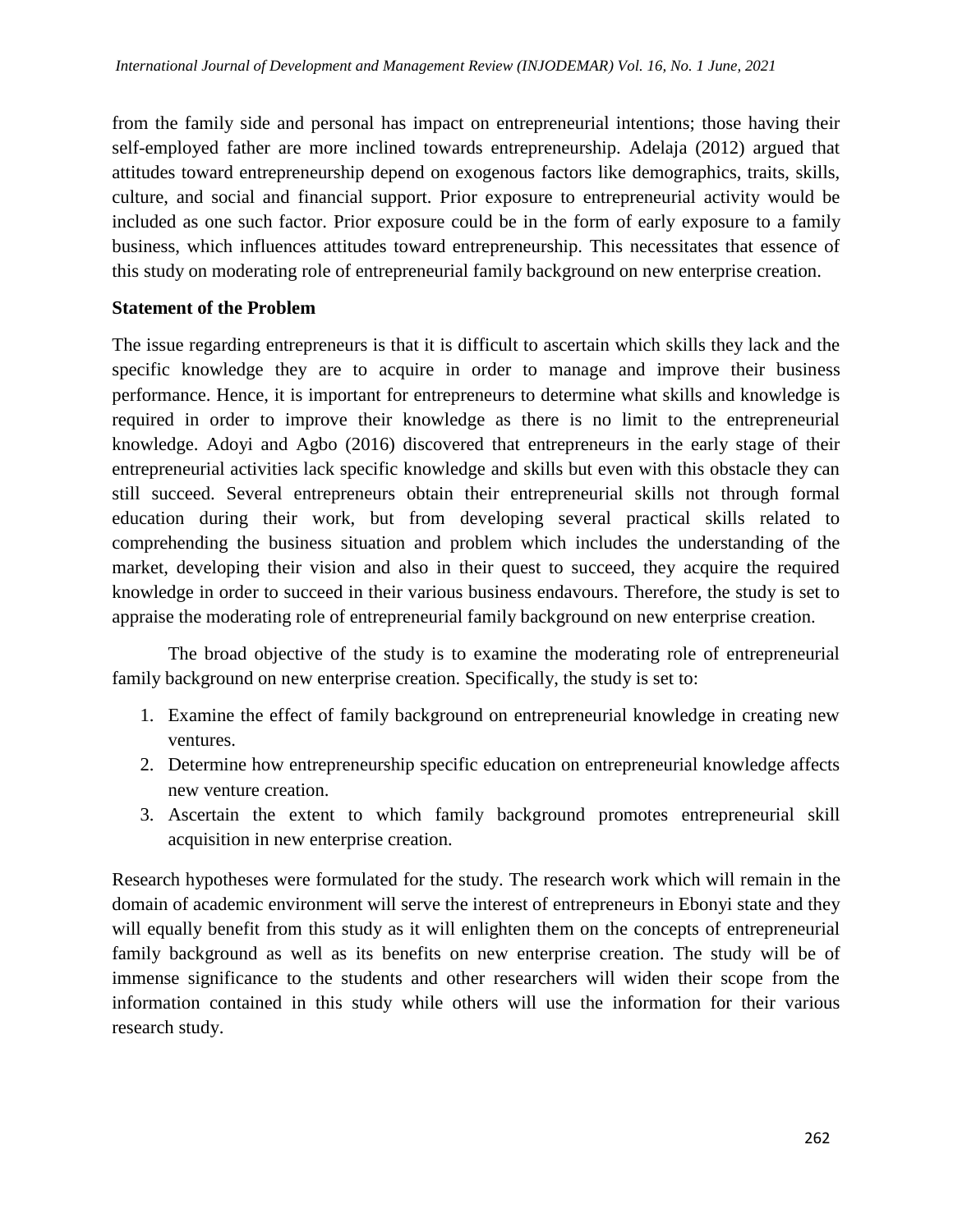#### **Review of Related Literature**

#### **Conceptual Review**

#### **Entrepreneurship Development**

Entrepreneurship is the process of designing, launching and running a new business, which is often initially a [small business](https://en.wikipedia.org/wiki/Small_business) (Aremu, 2015). Entrepreneurship has been described as the capacity and willingness to develop, organize and manage a business venture along with any of its risks in order to make a [profit.](https://en.wikipedia.org/wiki/Profit_(accounting)) While definitions of entrepreneurship typically focus on the launching and running of businesses, due to the high risks involved in launching a [start-up,](https://en.wikipedia.org/wiki/Start-up_company) a significant proportion of start-up businesses have to close due to "lack of funding, bad business decisions, economic crisis, lack of market demand, or a combination of all of these". Alabi, Awe and Musa (2015) view an entrepreneur as a person which has the ability to find and act upon opportunities to translate inventions or technologies into products and services: The entrepreneur is able to recognize the commercial potential of the invention and organize the capital, talent, and other resources that turn an invention into a commercially viable innovation. In this sense, the term entrepreneurship also captures innovative activities on the part of established firms, in addition to similar activities on the part of new businesses.

Akingunola (2011) is of the view that entrepreneurship is the dynamic process of creating incremental wealth. The wealth is created by individuals who assume the major risks in terms of equity, time and/or career commitment or provide value for some product or service. The product or service may or may not be new or unique, but value must somehow be infused by the entrepreneur by receiving and locating the necessary skills and resources efficiently and effectively. Entrepreneurship is thus considered as the process of creating something new with value by devoting the necessary time and effort, assuming the accompanying financial, psychic, and social risks, and receiving the resulting rewards of monetary and personal satisfaction and independence that comes with it. This definition stresses four basic aspects of being an entrepreneur regardless of the field. First, entrepreneurship involves the creation process, creating something new of value. The creation has to have value to the entrepreneur and value to the audience for which it is developed. This audience could be

- 1. The market of organizational buyers for business innovation,
- 2. The organisation's administration for a new admitting procedure and software,
- 3. Prospective students for a new course or even college of entrepreneurship, or
- 4. The constituency for a new service provided by a non-profit agency.

Entrepreneurship requires the devotion of the necessary time and effort (Afolabi, 2015). Only those going through the entrepreneurial process appreciate the significant amount of time and effort it takes to create something new and make it operational. For the person who actually starts his or her own business, the experience is filled with enthusiasm, frustration, anxiety, and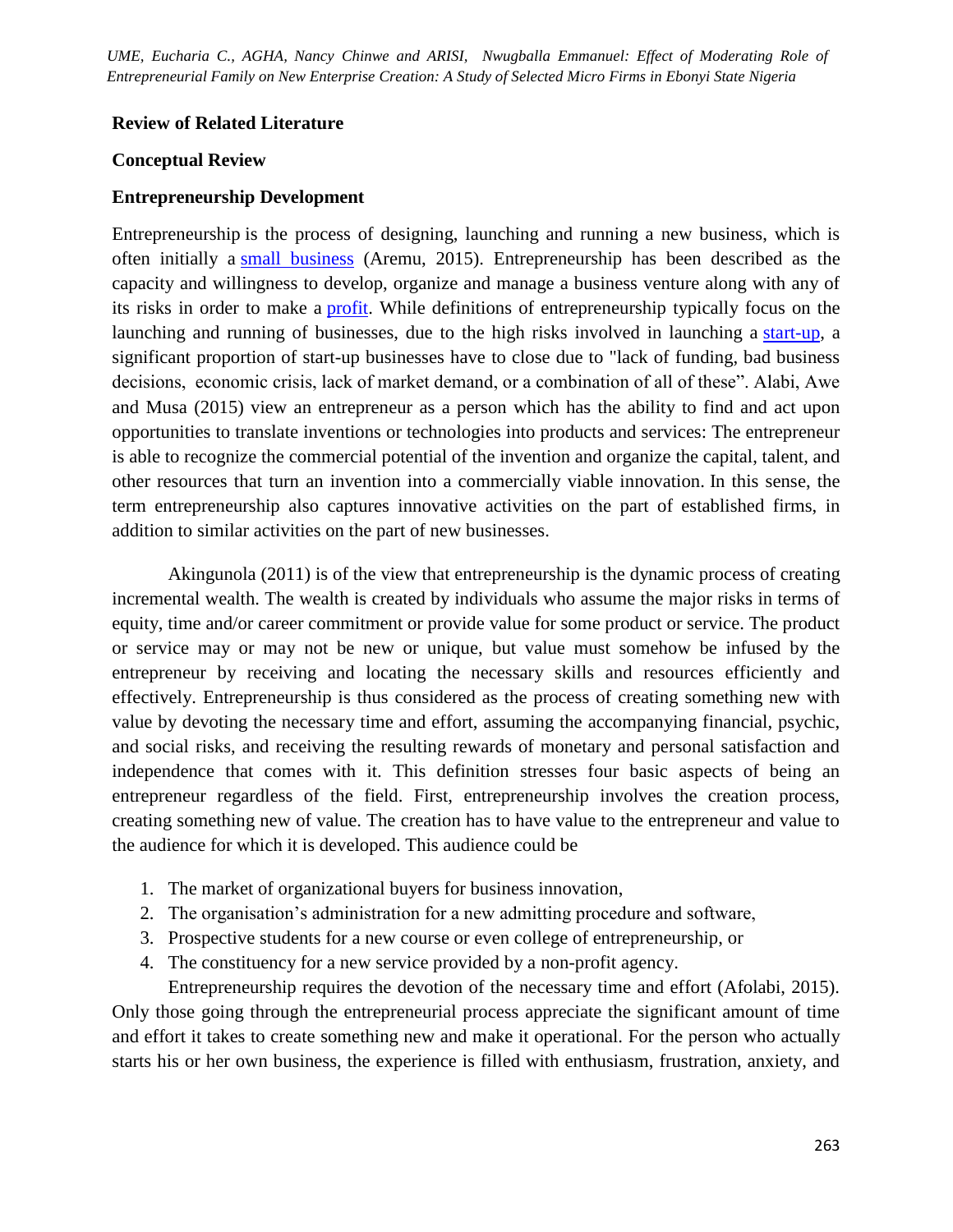hard work. There is a high failure rate due to such things as poor sales, intense competition, lack of capital, or lack of managerial ability. The financial and emotional risk can also be very high.

Entrepreneurship is an essential element for economic progress as it manifests its fundamental importance in different ways by:

- identifying, assessing and exploiting business opportunities;
- creating new firms and/or renewing existing ones by making them more dynamic; and
- driving the economy forward through innovation, competence, job creation and by generally improving the wellbeing of society (Adoyi and Agbo, 2016).

Entrepreneurship is the active process of recognizing an economic demand in an economy, and supplying the factors of production (land, labour and capital) to satisfy that demand, usually to generate a profit. High levels of poverty combined with slow economic growth in the formal sector have forced a large part of the developing world's population into self-employment and informal activities. But this is not necessarily negative; microenterprises contribute significantly to economic growth, social stability and equity.

Adeyemi and Badamus (2015) state that the sector is one of the most important vehicles through which low-income people can escape poverty. With limited skills and education to compete for formal sector jobs, these men and women find economic opportunities in microenterprises as business owners and employees. If successful, entrepreneurship is likely to result in a small- to medium-enterprise (SME). They include a variety of firms; village handicrafts makers, small machine shops, restaurants, and computer software firms etc. that possess a wide range of sophistication and skills, and operate in very different markets and social environments.

### **Effect of Family Background on Entrepreneurial Knowledge in Creating New Ventures**

Family background has been considered as one of the major factors to motivate a person to enter into a business, existing or new. Ayozie and Latinwo (2013) are of the view that it is believed that if a person is exposed to a family culture where innovating thoughts have been successfully transformed into great business empire or a huge wealth for their children tend to view this as a tradition which they need to take further. This belief inspires many of them to create a separate venture for themselves where they not only inherit their tradition of business success but also have opportunities to prove their mettle. Therefore, family background is considered as a motivating factor for entrepreneurship. Though, Aldrich and Cliff (2013) noted that entrepreneurship in a society is dependent upon various factors such as socio-economic status of the country as well as the availability of economic opportunities.

If people see opportunities where they can potentially bring desired returns then they go for it. Hence, economic opportunity is an important reason for entrepreneurial activities (Omonigho, 2017). People with entrepreneurial qualities would explore the opportunities created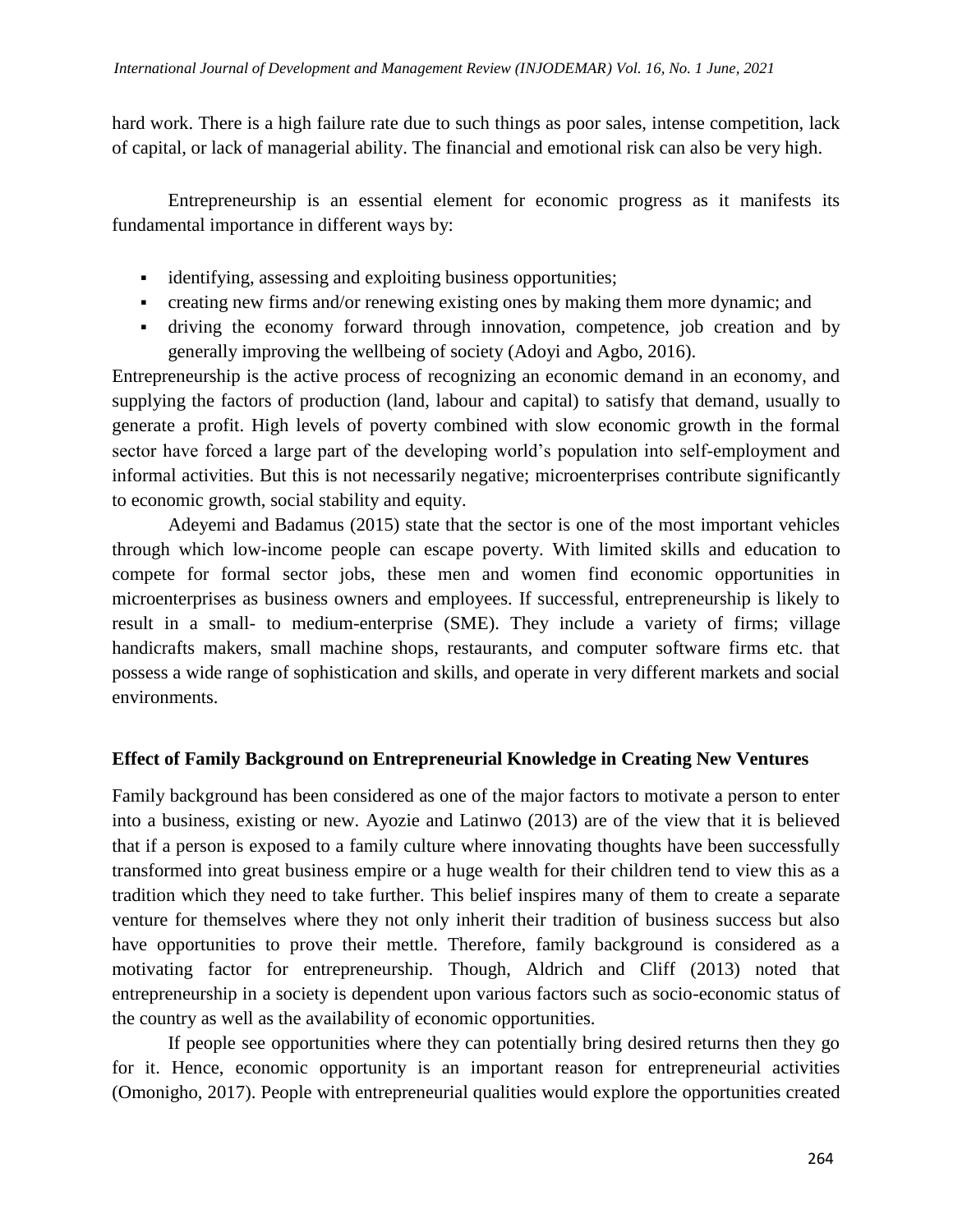by the economic changes that the society is undergoing. Also the economic uncertainty people face in their present activity, especially in the job, often forces them into an entrepreneurial venture for their economic survival. Moreover, those who are not satisfied with what they are earning from their present job and aspire for a better life tend to enter into creation of enterprises. There are quite a few other factors that have to be taken into considerations while studying entrepreneurship. Socio-cultural factor is one of them. The study of management practices as well as entrepreneurship is often conducted on the basis of how social and cultural factors influence them. But beyond social and cultural factors, the influence of family background is imperative in new enterprise creation as an aspect of entrepreneurial development.

## **Effect of Entrepreneurship Specific Education on Entrepreneurial Knowledge in New Venture Creation**

For businesses to survive, it should be able to operate successfully with environmental forces that are unstable and uncontrollable and which can greatly affect decision making process. It is based on this premise that entrepreneurship specific education on entrepreneurial knowledge is regarded as a prerequisite for new venture creation. This prompted Pratheepkanth (2014) to state that the fundamental purpose of the entrepreneurship education is to develop abilities, knowledge, skills, attitudes and personal attributes important for the entrepreneurial activity.

Entrepreneurship education is not just about teaching someone to run a business. It is also about encouraging creative thinking and promoting a strong sense of self-worth and empowerment. Through entrepreneurship education, students learn how to create business, but they also learn a lot more (Onwukwe and Ifeanacho, 2016). The core knowledge created via entrepreneurship education includes: the ability to recognize opportunities in one's life, the ability to pursue opportunities, the potential of generating new ideas, the ability to create and operate a new firm, the ability to think in a creative and critical manner (Oni and Daniya, 2014). Thus, other than giving knowledge and skills which are required for doing business, entrepreneurship education is generally about improving certain beliefs, values and attitudes, with the aim to get students to truly consider entrepreneurship as an attractive and valid alternative to salaried employment and unemployment.

# **Effect of Family Background in Promoting Entrepreneurial Skill Acquisition in New Enterprise Creation**

Gunu (2013) states that the most salient factor for entry into an entrepreneurial career remains the parental role model as individuals with role models have more probability to engage in entrepreneurial activities. Fatoki (2011) in his view about entrepreneurial family background is of the view that people with family business background are more likely to start their own ventures showing that entrepreneurship is highly linked with the family background. It is known that family members are a source of support in both financial and moral for potential entrepreneurs.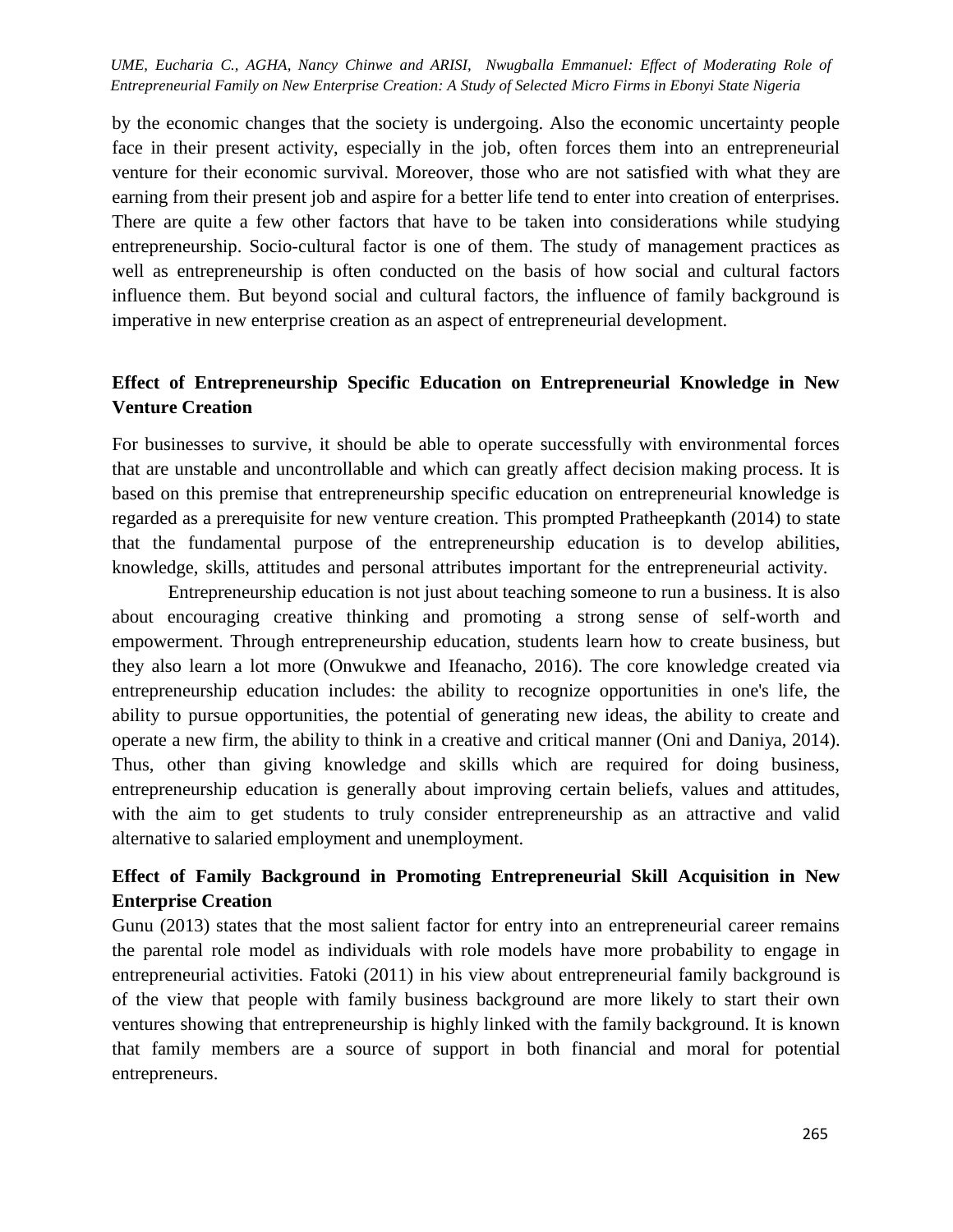Family background with entrepreneurial or small business experience is a more reliable and agreeable basis of support than families without entrepreneurial background. It is evident that family context is one of a social factor which has considerable relationship with entrepreneurship. Obviously the available literature evidence indicates individuals from nurturing family contexts, rich in entrepreneurial role models and supportive of new venture creation, are more likely to identify and initiate new ventures (Khaled and Samer, 2013).

The role of a family in successful running of a business need not be overemphasized. This is more relevant in the case of entrepreneurial and small scale ventures. Entrepreneurs are inseparably linked to their families and rely on their support in pursuing their entrepreneurial endeavors as family members share a common identity, have strong mutual bonds of trust, and often have opportunities to discuss business ideas (Metu and Nwokoye, 2014).

Mohammed and Ali (2015) are of the view that the importance of the family as entrepreneurial team is also evidenced by the fact that a substantial share of all companies are founded and run by families all around the world such as spousal couples or family members tied together by other types of family relationships. Obi (2015) notes that there are, at least, three reasons for the family's importance in entrepreneurial outcomes. First, when engaging in entrepreneurial activities, the family constitutes a very specific type of entrepreneurial team. Strong ties in terms of kinship relationships between family members bind the family closer and together than any other type of entrepreneurial team. Second, the family provides the entrepreneur with a diverse set of resources which have the potential to impact the individual entrepreneur as well as the family business. Third, family business scholars have argued that the family and the business are intertwined, denoted as family influence.

#### **Empirical Review**

Diyoke (2014) studied the issues, problems and prospects of entrepreneurship development in Nigeria. Descriptive survey research method was used in this study whereby data collected from both primary and secondary sources were analyzed using percentages and mean scores, while the hypotheses were tested with Chi-square. The result indicated that apart from the known problems of inadequate capital and lack of competent and skilled management, there are other challenges that hinder entrepreneurial activities in the economy. The Nigerian business environment is facing a lot of problems as a result of epileptic power supply, violent clashes of militant groups, kidnapping, looting, arson, and so on. The study concluded among others that with the introduction of business incubators into the system, proper handling of political and social economic problems, privatization and commercialization of power sector and provision of alternative source of power supply, entrepreneurship development has a lot of prospects in the country.

Ranwala (2016) carried out a study on family background, entrepreneurship specific education and entrepreneurial knowledge in venture creation. His study conducted as a cross sectional survey and used entrepreneurship graduates of University of Kelaniya as the sample.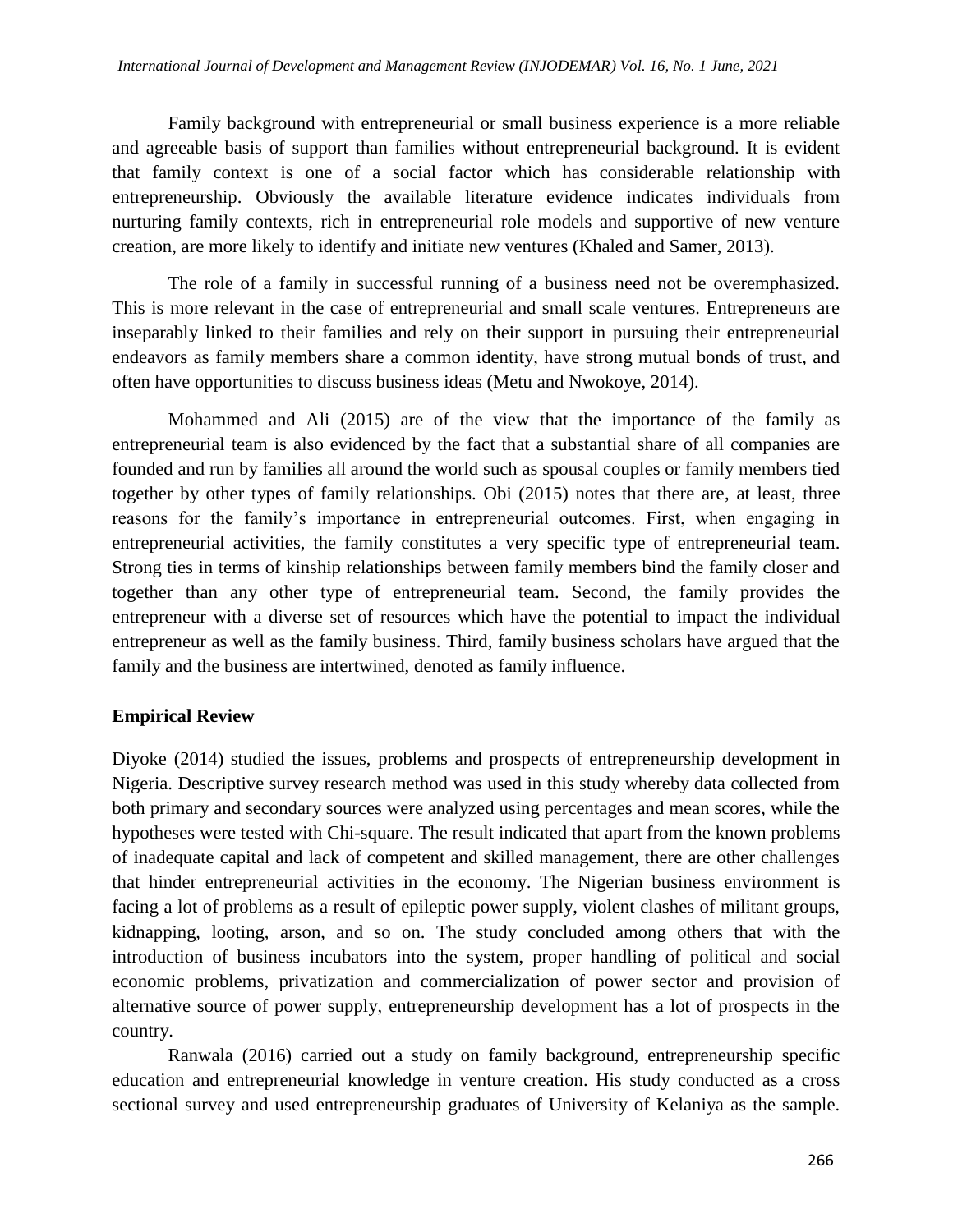Data were collected by means of a structured questionnaire from 65 graduates. Regression technique was adopted for the study. It was found out that there is an impact from family background and entrepreneurship specific education on entrepreneurial knowledge in venture creation and entrepreneurship specific education mediates the relationship between family background and entrepreneurial knowledge in venture creation.

Sushil (2015) investigated the role of the family in entrepreneurship development in Nepali Society. Sample survey was adopted for the study while using regression analysis. The study discovered that entrepreneur's parental profession plays some role in entrepreneurship development in Nepal which was similar to some findings that parental profession plays vital role in the choice of profession in children. The study revealead that only a little more than half of new firms survive the first five years of operation even in the family business.

Manuel, Song and David (2017) carried out a study on firm age, investment opportunities and job creation in Nigeria. Their fiindings revealed that parental profession plays vital role in the choice of profession in children. Alphouse and Jojo (2021) investigated the effect of microfinance on private sector in Republic of Democratique Du Congo. The study reviewed that entrepreneuship is important to economic development of any nation. The benefit to the society and the family will be greater where entreprenuer can operate flexibly, develop their ideas and reap the rewards by getting loan from Microfinance. 120 respondents were used as sample size for the study and the study revealed that family entreprenuers and other private small firms should be considered to operate flexibly and develop their ideas towards economic development of a nation like Congo.

#### **Research Gap**

The related literature revealed that some researchers have looked at the effect of entrepreneurship business practices on family development / background. The review studies have few researchers focusing their study on the effect of moderating role of entrepreneurial family background on new Enterprise creation. However, many entrepreneurs have not perceived this great value so as to optimise its use for the purpose of achieving entrepreneurial ship goals especially in small scale (micro firms) firms in Nigeria. It is on the basis of this that this research intended to fill the gap by investigating the effect of moderating role of entrepreneurial family background on new enterprise creation in small scale firms in Nigeria.

#### **Theoretical Framework**

#### **Signaling Theory**

This study is anchored on the Signaling theory which rests on the transfer and interpretation of information at hand about a business enterprise to the capital market, and the impounding of the resulting perceptions into the terms on which finance is made available to the enterprise. In other words, flows of funds between an enterprise and the capital market are dependent on the flow of information between them (Ayozie and Latinwo, 2013). For example management's decision to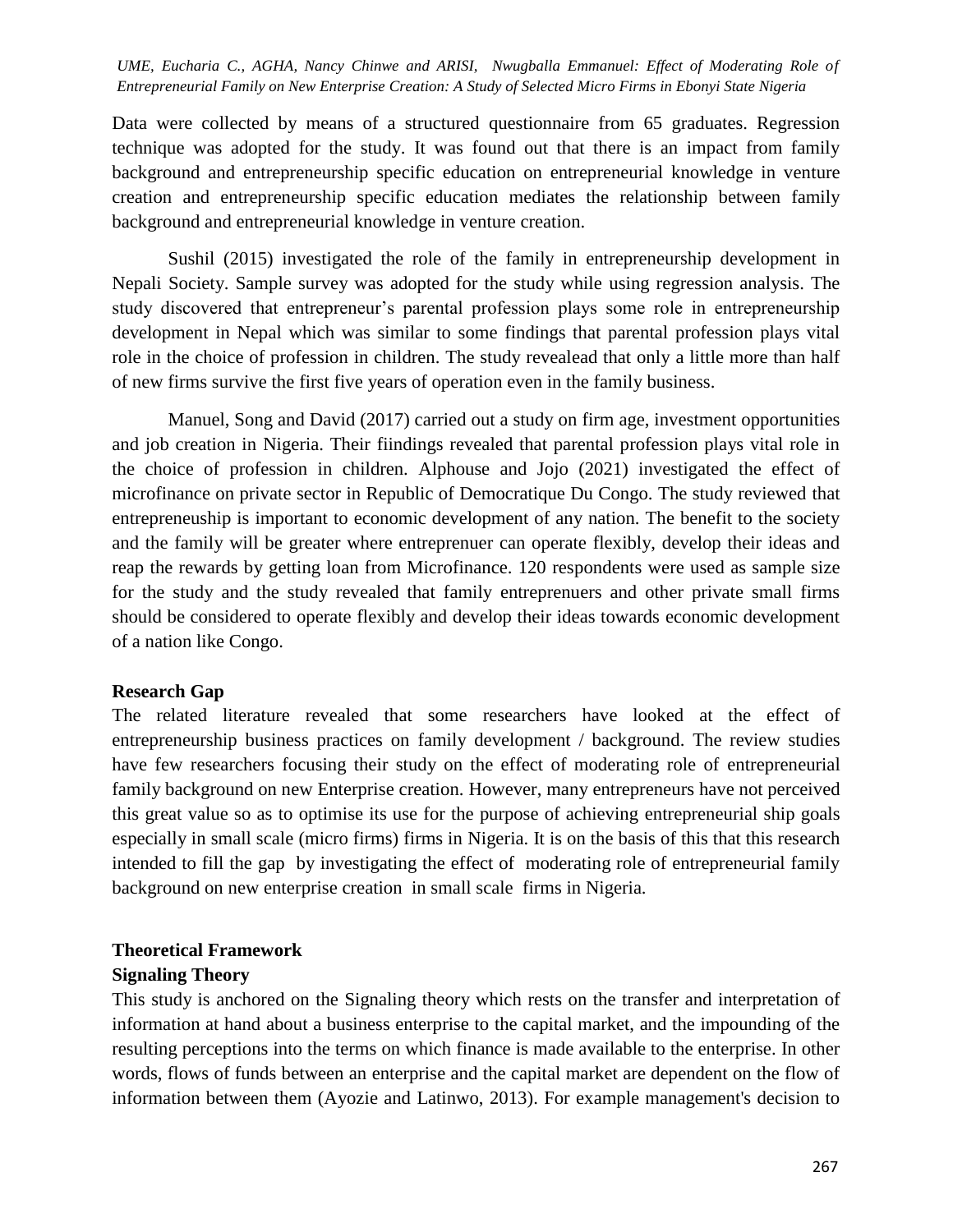make an acquisition or divest; repurchase outstanding shares; as well as decisions by outsiders, for example, an institutional investor deciding to withhold a certain amount of equity or debt finance. The emerging evidence on the relevance of signaling theory to small enterprise financial management is mixed. Until recently, there has been no substantial and reliable empirical evidence that signaling theory accurately represents particular situations in SME financial management, or that it adds insights that are not provided by modern theory.

From the study, one can view that the ability of small enterprises to signal their value to potential investors, only the signal of the disclosure of an earnings forecast were found to be positively and significantly related to enterprise value amongst the following: percentage of equity retained by owners, the net proceeds raised by an equity issue, the choice of financial advisor to an issue (presuming that a more reputable accountant, banker or auditor may cause greater faith to be placed in the prospectus for the float), and the level of under-pricing of an issue. Signaling theory is now considered to be more insightful for some aspects of small enterprise financial management than others.

#### **III. Methodology**

Survey sampling design was used in this study to evaluate the moderating role of entrepreneurial family background on new enterprise creation in Ebonyi State. Data used for this study were obtained from primary source.The population of study covered staff of selected micro firms in Ebonyi State.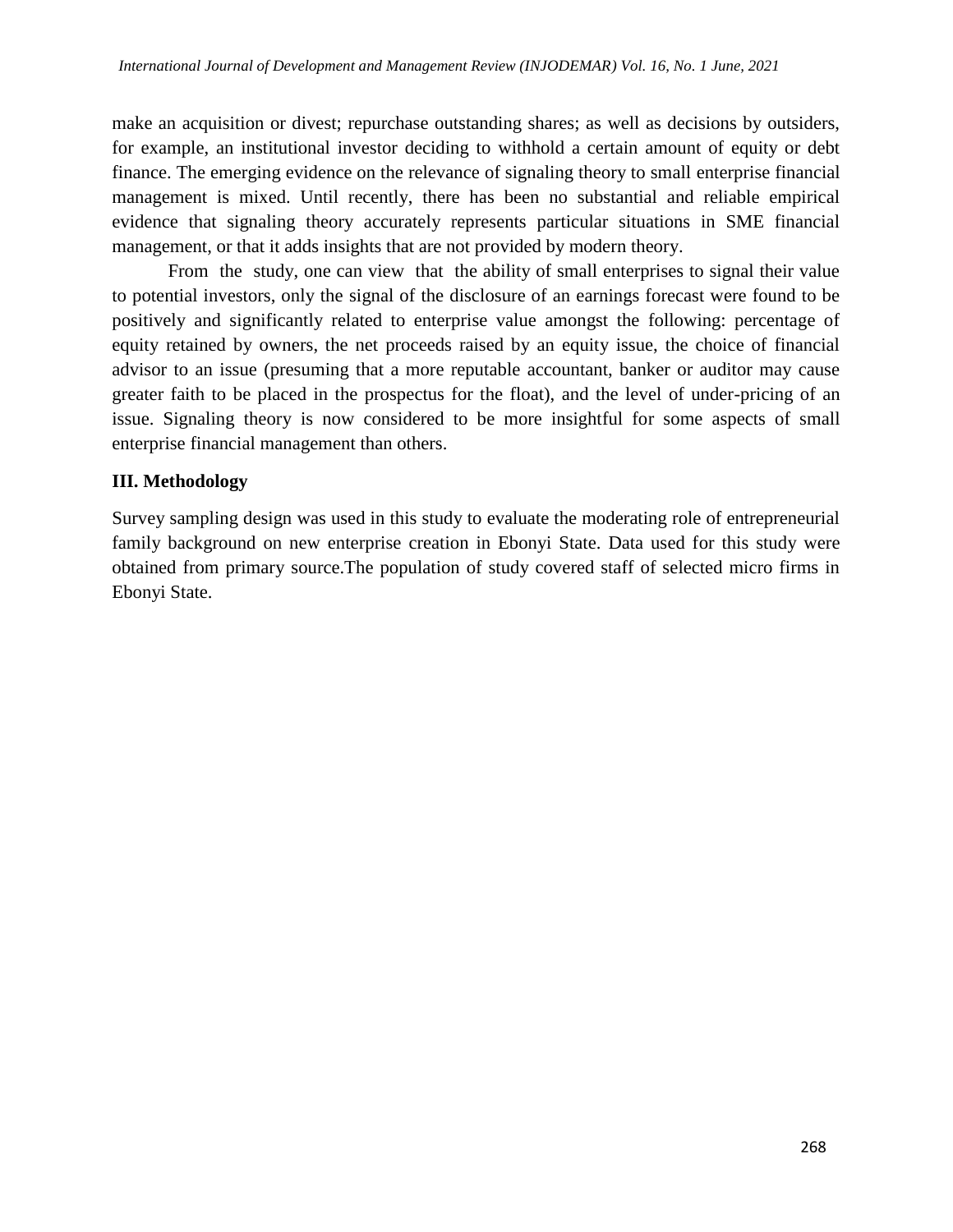The population distribution is shown below:

| S/N            | <b>Respondents</b>                             | No of staff    |
|----------------|------------------------------------------------|----------------|
| $\mathbf{1}$   | Master Soft Technology Ltd, Abakaliki          | 7              |
| 2              | Weavon Republic, Abakaliki                     | 6              |
| 3              | De chicks Beauty Saloon, Abakaliki             | 6              |
| $\overline{4}$ | Meks Publication, Abakaliki                    | 8              |
| 5              | GIG Logistics, Abakaliki                       | 5              |
| 6              | Dekings Agro Ventures                          | 6              |
| $\tau$         | A.E Muoneke and sons Ltd                       | $\overline{7}$ |
| 8              | Freemanbiz Communication, Ishieke Campus, EBSU | 8              |
| 9              | Chuks Photos, Abakaliki                        | 6              |
| 10             | Our Family photos, Abakaliki                   | $\overline{7}$ |
| 11             | ST. Arivin Digital print, Abakaliki            | 8              |
| 12             | High Chic signature Beauty Saloon              | 9              |
| 13             | Houz of Gram, Abakaliki                        | 8              |
| 14             | Emmy Graphic digital press, Abakaliki          | $\overline{7}$ |
| 15             | Omasweet cakes, Abakaliki                      | 6              |
| 16             | Chuzu Events, Abakaliki                        | 9              |
| 17             | Positive Imprint Event, Abakaliki              | 5              |
| 18             | Royal Fabbytex Arts, Abakaliki                 | 8              |
| 19             | Adoration photos, Abakaliki                    | 7              |
| 20             | Explicit Salon, Abakaliki                      | $\overline{7}$ |
|                | <b>Total</b>                                   | 140            |

### **Table 1: Population Distribution Table**

**Source:** Field Survey, 2020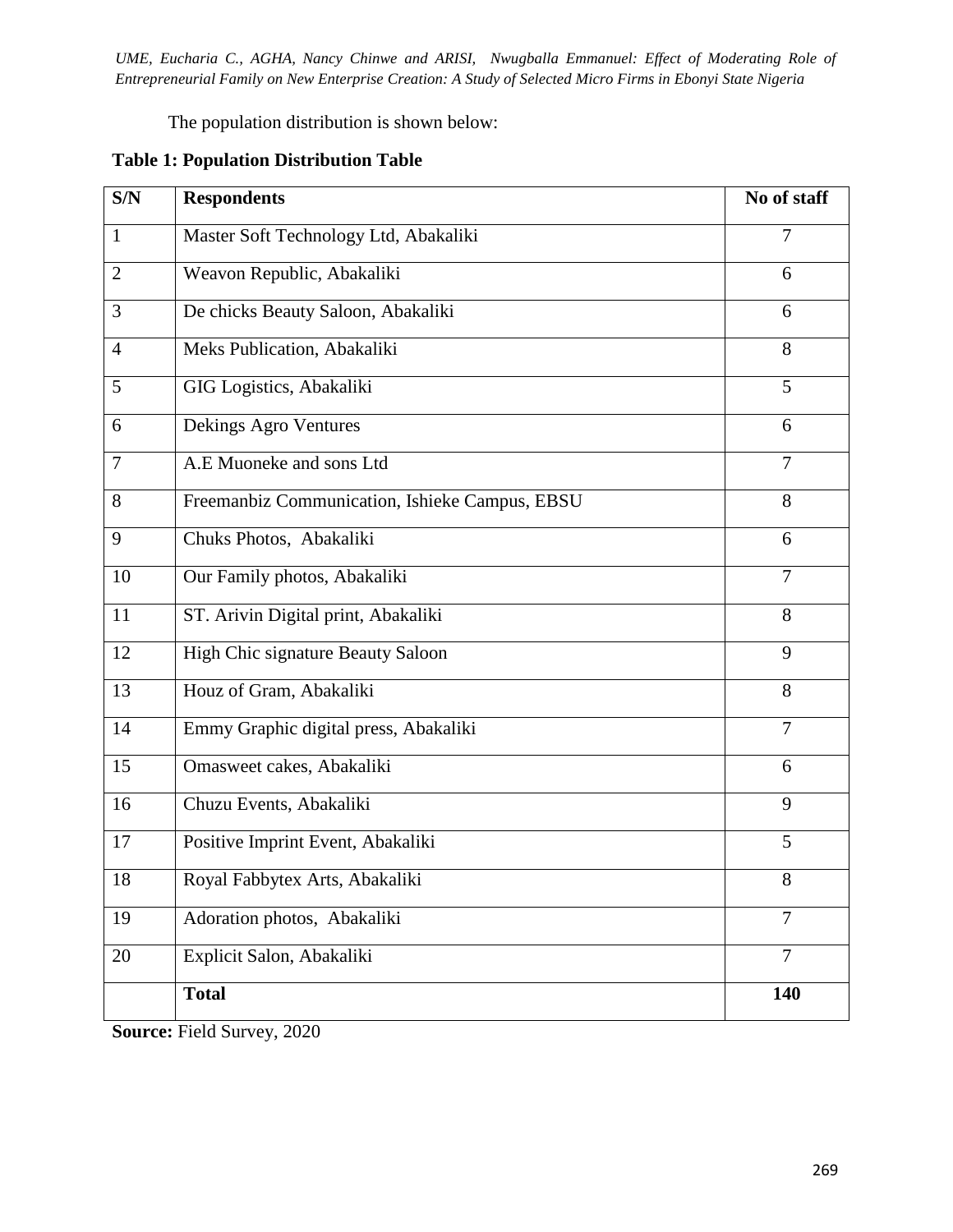The total copies of questionnaire distributed were one hundred and forty (140), but the study received a total of one hundred and twenty (120) duly completed copies of the questionnaire which constitute a response rate of eighty six percent (86%). As earlier stated, the research instrument that was used by the researcher in collecting useful information on this topic was the questionnaire. The instrument was properly structured with close ended questions to elicit relevant reactions from the staff of the selected micro firms under study. It was also carefully designed to accommodate two sections. The first section is personal data which is meant to generate proper data regarding the respondents characteristics like sex, age, educational level while the other dealth on relevant aspects of the topic under study. A five point Likert scale was used to design the questionnaire which was used to generate data needed for the study.

To ensure validity of the research questionnaire, a set of the drafted questions was sent to an expert in research supervision, who ensured that the questions were clearly appropriate and covered the research objective of the study. A pilot study of two of the respondents was carried out. The combined effort led to modification of some questions, additions, and selection of some others leading to a set of questions that are clear, unambiguous with enough coverage of the research objectives.

The reliability of the instrument was ascertained with Cronbach's alpha which is a measure of internal consistency, that is, how closely related a set of items are as a group. It is considered to be a measure of scale reliability. The Cronbach's scale must be up to 0.7 and above for an instrument to be declared reliable. The Cronbach's alpha obtained from the scaled reliability test was 0.75 showing that the instrument was reliable.

Data were analysed using descriptive statistics while hypotheses were analysed using Ordinal Linear-by –Linear Association model (Log-Linear Regression Model).

|                |        |                     |       | Valid   | Cumulative |
|----------------|--------|---------------------|-------|---------|------------|
|                |        | Frequency   Percent |       | Percent | Percent    |
| Valid          | male   | 84                  | 70.0  | 70.0    | 70.0       |
|                | female | 36                  | 30.0  | 30.0    | 100.0      |
|                | Total  | 120                 | 100.0 | 100.0   |            |
| Missing System |        |                     | 0.0   |         |            |
| Total          |        | 120                 |       |         |            |

## **Results Analysis of Demographic Characteristics Table 2: Gender**

Source: SPSS Version 23.0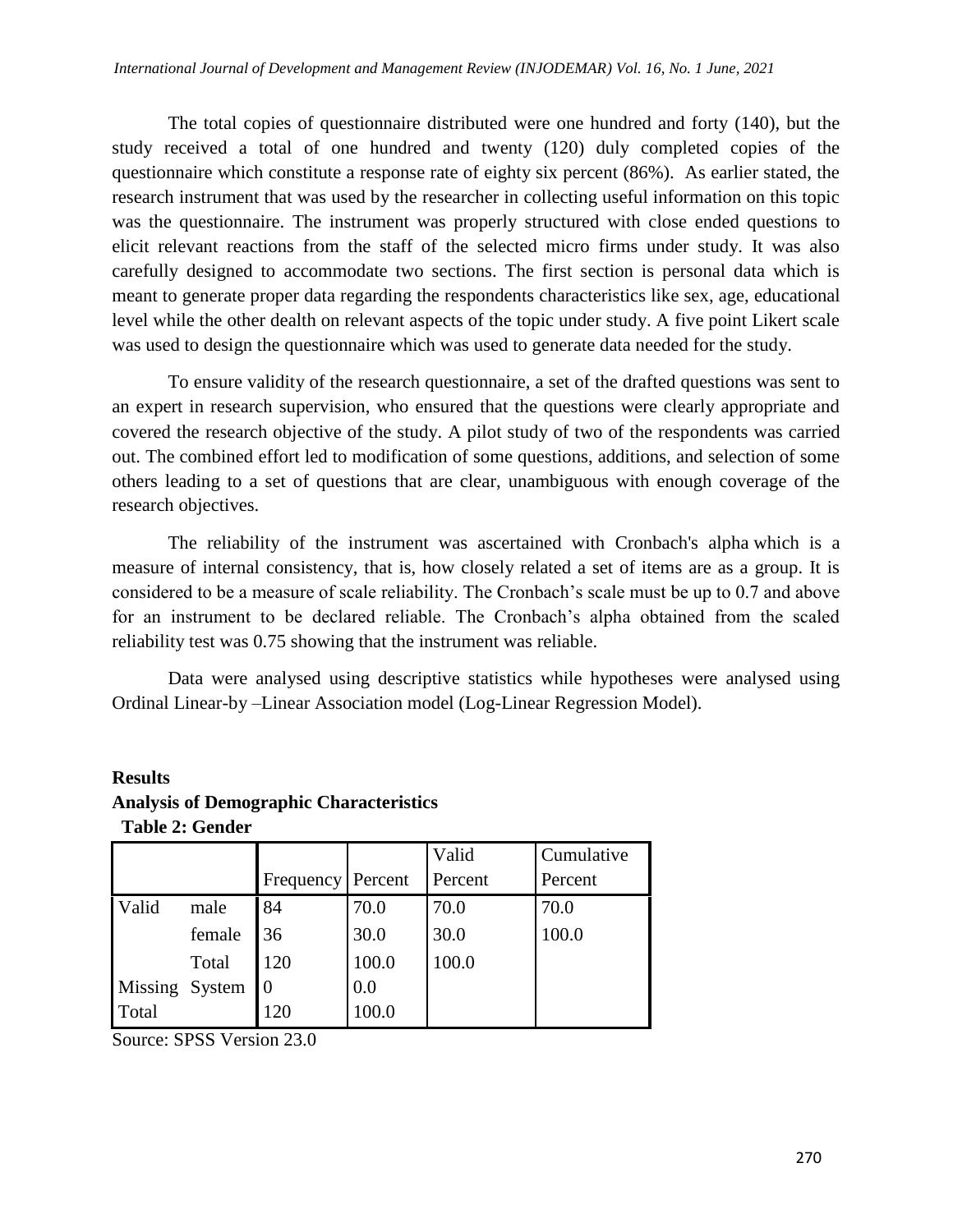Table 2 shows that there are 84 male respondents representing 70.0% while there are 36 female respondents representing 30.0%.

### **Table 3: Marital Status**

|                |            |                     |       | Valid   | Cumulative             |
|----------------|------------|---------------------|-------|---------|------------------------|
|                |            | Frequency   Percent |       | Percent | Percent <sub>4.3</sub> |
| Valid          | Single     | 95                  | 79.2  | 79.2    | 79.2                   |
|                | Married 25 |                     | 20.8  | 20.8    | 100.0                  |
|                | Total      | 120                 | 100.0 | 100.0   |                        |
| Missing System |            |                     | 0.0   |         |                        |
| Total          |            | 120                 | 100.0 |         |                        |

Source: SPSS Version 23.0

Table 3 shows that there are 95 single respondents representing 79.2% while there are 25 married respondents representing 20.8%.

|                |              |           |         | Valid   | Cumulative             |
|----------------|--------------|-----------|---------|---------|------------------------|
| Age (years)    |              | Frequency | Percent | Percent | Percent <sub>4.3</sub> |
| Valid          | $20 - 30$    | 30        | 25.0    | 25.0    | 15.0                   |
|                | $31 - 40$    | 54        | 45.0    | 45.0    |                        |
|                | 41 and above | 36        | 30.0    | 30.0    | 100.0                  |
|                | Total        | 120       | 100.0   | 100.0   |                        |
| Missing System |              | $\theta$  | 0.0     |         |                        |
| Total          |              | 120       | 100.0   |         |                        |

### **Table 4: Age**

#### **Source: SPSS Version 23.0**

The above Table shows that 30 respondents representing 25.0% are between the age of 20 to 30 years, 54 respondents representing 45.0% are between 31 to 40 years while 36 respondents representing 30.0% are from 41 years and above.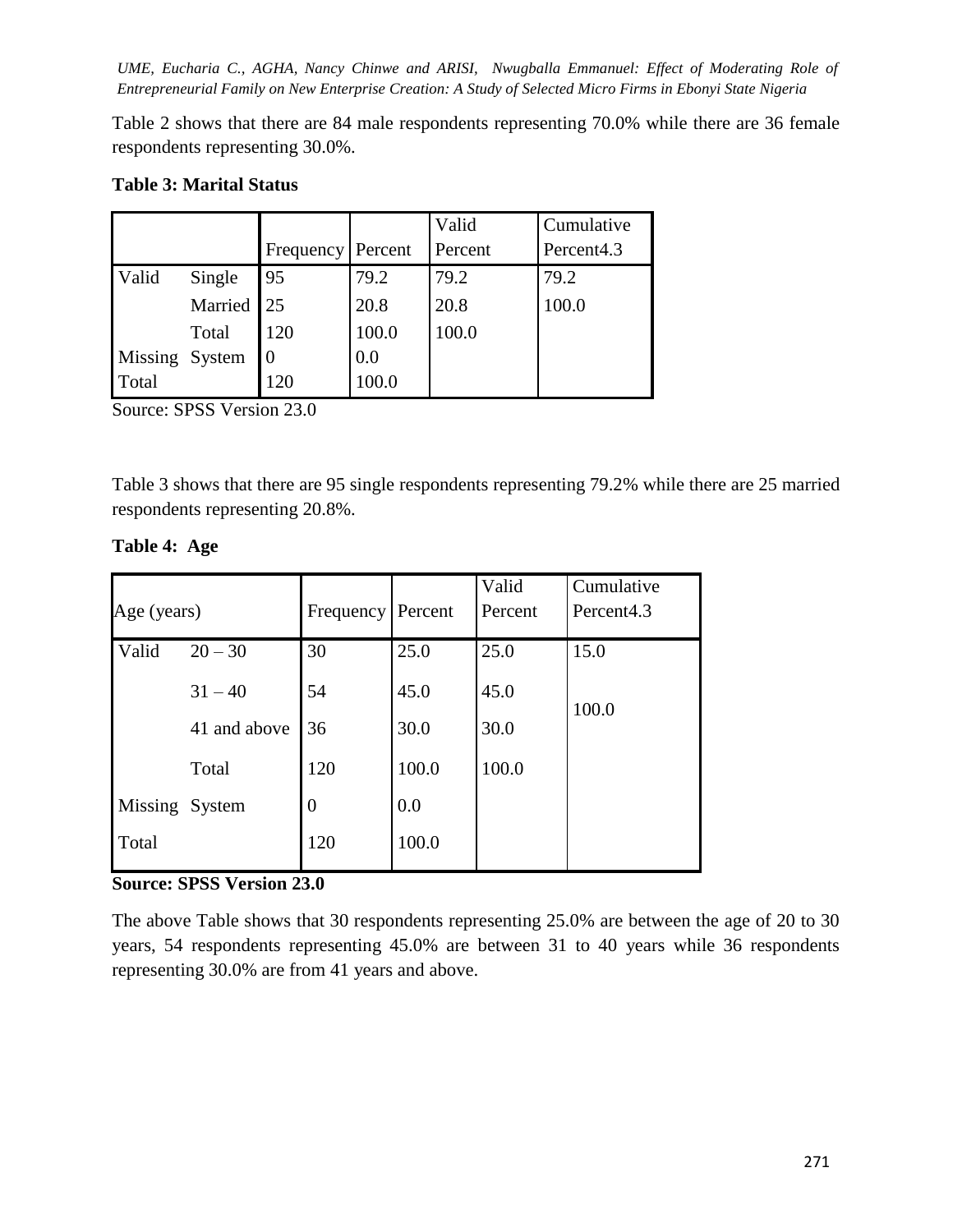| S/N          | <b>Options</b>                                                                                                                                   | <b>SA</b> | $\mathbf{A}$ | $\mathbf{U}$ | <b>DS</b> | <b>SD</b>      | ${\bf N}$ | <b>Total</b> | <b>Mean</b><br>score | <b>Decision</b> |
|--------------|--------------------------------------------------------------------------------------------------------------------------------------------------|-----------|--------------|--------------|-----------|----------------|-----------|--------------|----------------------|-----------------|
| $\mathbf{A}$ | creative<br>Encourages<br>thinking and promotes a<br>strong sense of self-<br>worth<br>and<br>empowerment                                        | 75        | 20           | 12           | 8         | 5              | 120       | 512          | 4.26                 | Agreed          |
| $\bf{B}$     | To<br>develop<br>abilities,<br>knowledge,<br>skills,<br>attitudes and personal<br>attributes important for<br>entrepreneurial<br>the<br>activity | 65        | 25           | 15           | 11        | $\overline{4}$ | 120       | 496          | 4.13                 | Agreed          |
| $\mathsf{C}$ | Inculcates the ability to<br>recognize<br>business<br>opportunities in one's<br>life                                                             | 5         | 15           | 20           | 30        | 50             | 120       | 255          | 2.12                 | Disagreed       |
| D            | of<br>The<br>potential<br>generating new business<br>ideas                                                                                       | 80        | 20           | 10           | 5         | 5              | 120       | 525          | 4.37                 | Agreed          |
|              | <b>Cluster Mean</b>                                                                                                                              |           |              |              |           |                |           |              | 3.72                 |                 |

**Table 5: Response on the Effect of Family Background on Entrepreneurial Knowledge in Creating New Ventures**

**Source:** Researcher's Computation, 2020

The Table shows that the respondents agreed that items in a, b and d are the effects of family background on entrepreneurial knowledge in creating new ventures because their respective mean was greater than 2.5 which is the cutoff point but they disagreed with ítem c The cluster mean was 3.72 showing agreed.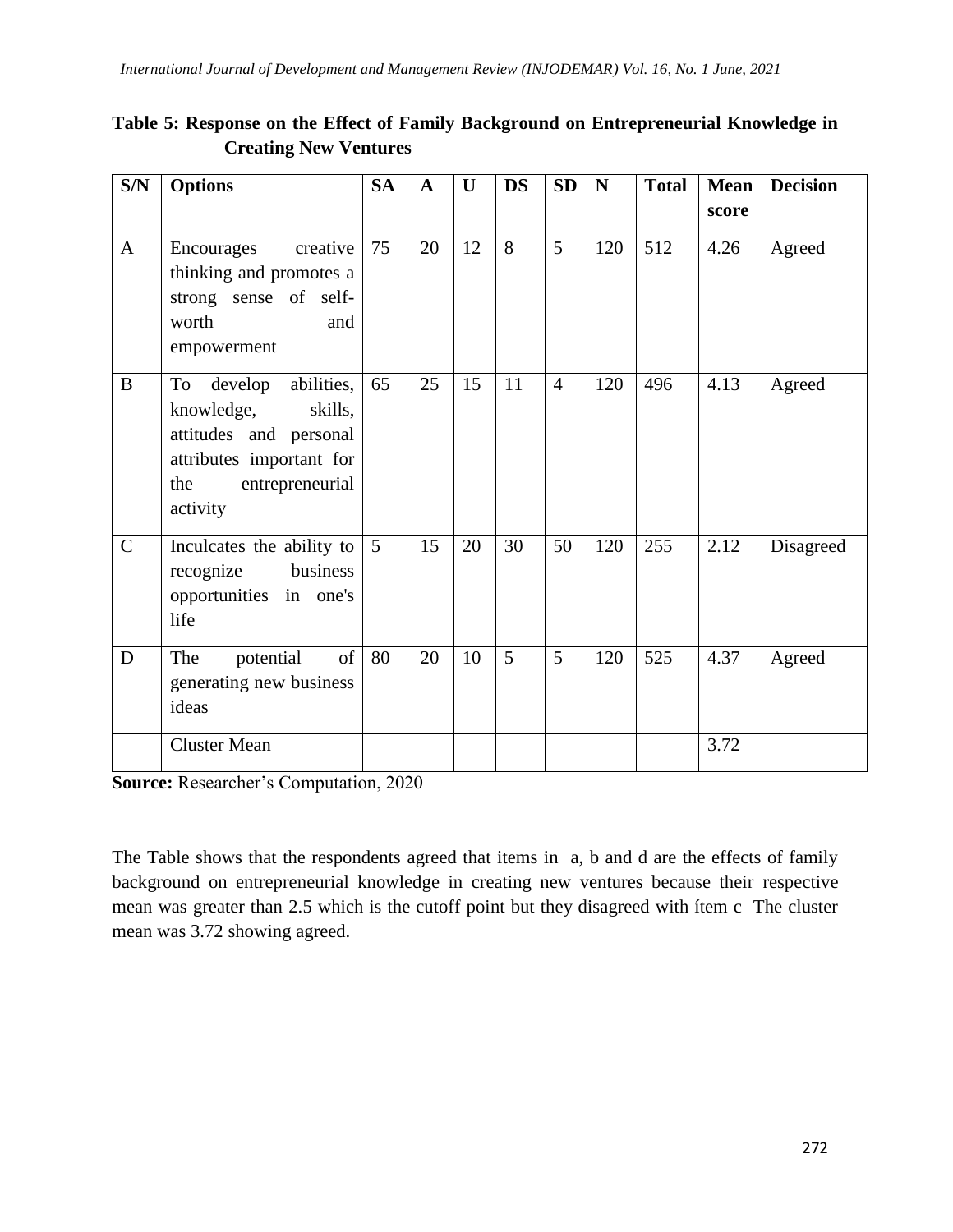| S/N          | <b>Roles</b>                                                                                                                                                                           | <b>SA</b> | $\mathbf{A}$ | U  | <b>DS</b>      | <b>SD</b>      | N   | <b>Total</b> | <b>Mean</b> | <b>Decision</b> |
|--------------|----------------------------------------------------------------------------------------------------------------------------------------------------------------------------------------|-----------|--------------|----|----------------|----------------|-----|--------------|-------------|-----------------|
|              |                                                                                                                                                                                        |           |              |    |                |                |     |              | score       |                 |
| $\mathbf{A}$ | Entrepreneurship<br>education is generally<br>about improving certain<br>beliefs, values and<br>attitudes aimed at<br>embracing business<br>opportunities                              | 80        | 22           | 10 | $\overline{4}$ | $\overline{4}$ | 120 | 530          | 4.41        | Agreed          |
| $\bf{B}$     | Possession of the<br>potential to successfully<br>overcome environmental<br>forces that are unstable<br>and uncontrollable and<br>which can greatly affect<br>decision making process. | 70        | 30           | 10 | 6              | $\overline{4}$ | 120 | 516          | 4.3         | Agreed          |
| $\mathsf{C}$ | Inculcates the principles<br>and ethics of business                                                                                                                                    | 79        | 21           | 11 | $\overline{7}$ | $\overline{2}$ | 120 | 528          | 4.4         | Agreed          |
| D            | The<br>ability<br>to<br>pursue<br>business opportunities                                                                                                                               | 6         | 14           | 19 | 32             | 49             | 120 | 256          | 2.13        | Disagreed       |
|              | <b>Cluster Mean</b>                                                                                                                                                                    |           |              |    |                |                |     |              | 3.97        |                 |

# **Table 6: Response on How Entrepreneurship Specific Education on Entrepreneurial Knowledge Affect New Venture Creation**

**Source:** Researcher's Computation, 2020

The Table shows that the respondents agreed that items in a, b and c are the ways in which entrepreneurship specific education on entrepreneurial knowledge affects new venture creation because their respective mean was greater than 2.5 which is the cutoff point but they disagreed with item d. The cluster mean was 3.97 showing agreed.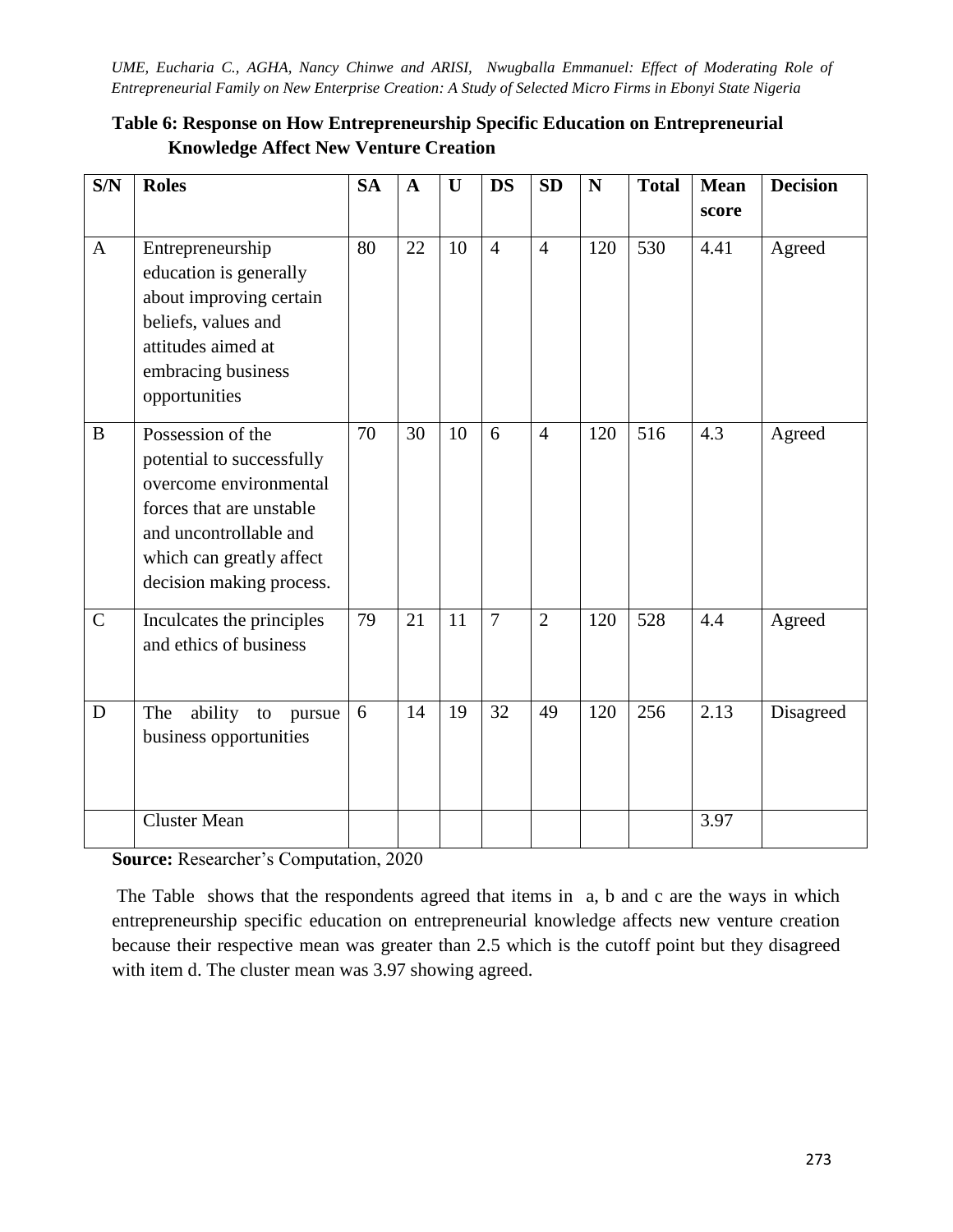| Table 7: Response on How Family Background Promotes Entrepreneurial Skill Acquisition |  |
|---------------------------------------------------------------------------------------|--|
| in New Enterprise Creation                                                            |  |

|              | <b>S/N</b> Roles                                                                                                                              | <b>SA</b> | $\mathbf{A}$ | U  | <b>DS</b>      | SD             | $\mathbf N$ | <b>Total</b> | <b>Mean</b> | <b>Decision</b> |
|--------------|-----------------------------------------------------------------------------------------------------------------------------------------------|-----------|--------------|----|----------------|----------------|-------------|--------------|-------------|-----------------|
|              |                                                                                                                                               |           |              |    |                |                |             |              | score       |                 |
| $\mathbf{A}$ | Financial<br>support<br>for new enterprise<br>creation                                                                                        | 79        | 21           | 12 | 6              | $\overline{2}$ | 120         | 529          | 4.40        | Agreed          |
| $\bf{B}$     | of<br>Acquisition<br>business<br>ideas,<br>skills and zeal for<br>entrepreneurial<br>activities                                               | 72        | 30           | 11 | $\overline{4}$ | 3              | 120         | 524          | 4.36        | Agreed          |
| $\mathsf{C}$ | Possession<br>of<br>planning<br>skills<br>needed<br>in<br>the<br>successful creation<br>and coordination of<br>enterprise<br>new<br>creation. | 5         | 13           | 20 | 32             | 50             | 120         | 251          | 2.09        | Disagreed       |
| D            | Possession<br>of<br>communication<br>skills which is a<br>prerequisite in new<br>enterprise creation                                          | 78        | 21           | 12 | 6              | 3              | 120         | 525          | 4.37        | Agreed          |
|              | <b>Cluster Mean</b>                                                                                                                           |           |              |    |                |                |             |              | 3.81        |                 |

**Source:** Researcher's Computation, 2020

Table 7 shows that the respondents agreed that items in A, B and D are the ways in which family background promotes entrepreneurial skill acquisition in new enterprise creation because their respective mean was greater than 2.5 which is the cutoff point but they disagreed with item C. The cluster mean was 3.81 showing agreed.

### **Test of Hypotheses**

The Researchers conducted a multiple regression analysis to determine the relationship between the independent and the dependent variables.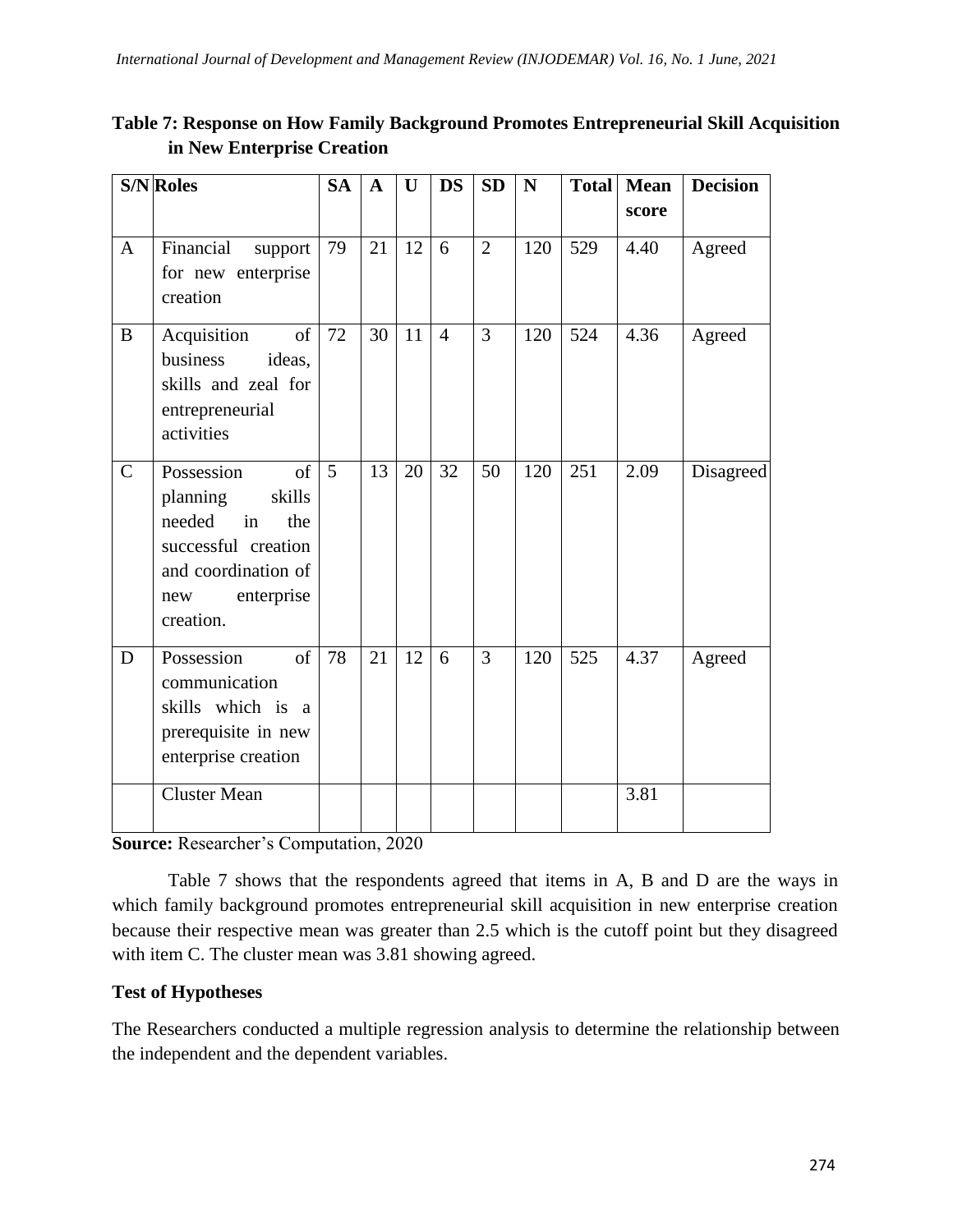### **Decision Rule:**

Reject the null hypothesis when the Sig. value is less than 0.05, otherwise accept the null hypothesis.

## **Hypothesis One:**

**Ho** Family background on entrepreneurial knowledge does not have significant effect in creating new venture.

 $H<sub>Ha</sub>$  Family background on entrepreneurial knowledge has significant effect in creating new venture.

## **Model Summary**

| Model | R          | R Square | Adjusted R<br>Square | Std. Error of<br>the Estimate |
|-------|------------|----------|----------------------|-------------------------------|
|       | $.115^{a}$ |          | -.151                | .55528                        |

a. Predictors: (Constant), Family background on entrepreneurial knowledge does not have significant effect in creating new ventures

# **ANOVA<sup>a</sup>**

| Model |            | Sum of<br>Squares | Df | Mean<br>Square | $\mathbf F$ | Sig.           |
|-------|------------|-------------------|----|----------------|-------------|----------------|
|       | Regression | .025              |    | .025           | 3.081       | $.005^{\rm b}$ |
|       | Residual   | 1.850             | 6  | .308           |             |                |
|       | Total      | 1.875             | −  |                |             |                |

a. Dependent Variable: creating new venture

b. Predictors: (Constant), Family background on entrepreneurial knowledge does not have significant effect in creating new ventures

Table above shows that the  $R^2$  is 73%. The  $R^2$  is used to explain the goodness of fit. Therefore, since it is about 73%, it implies that about 73% change in the dependent variable is explained by the independent variables and the higher the  $R^2$  the better fit the independent variables.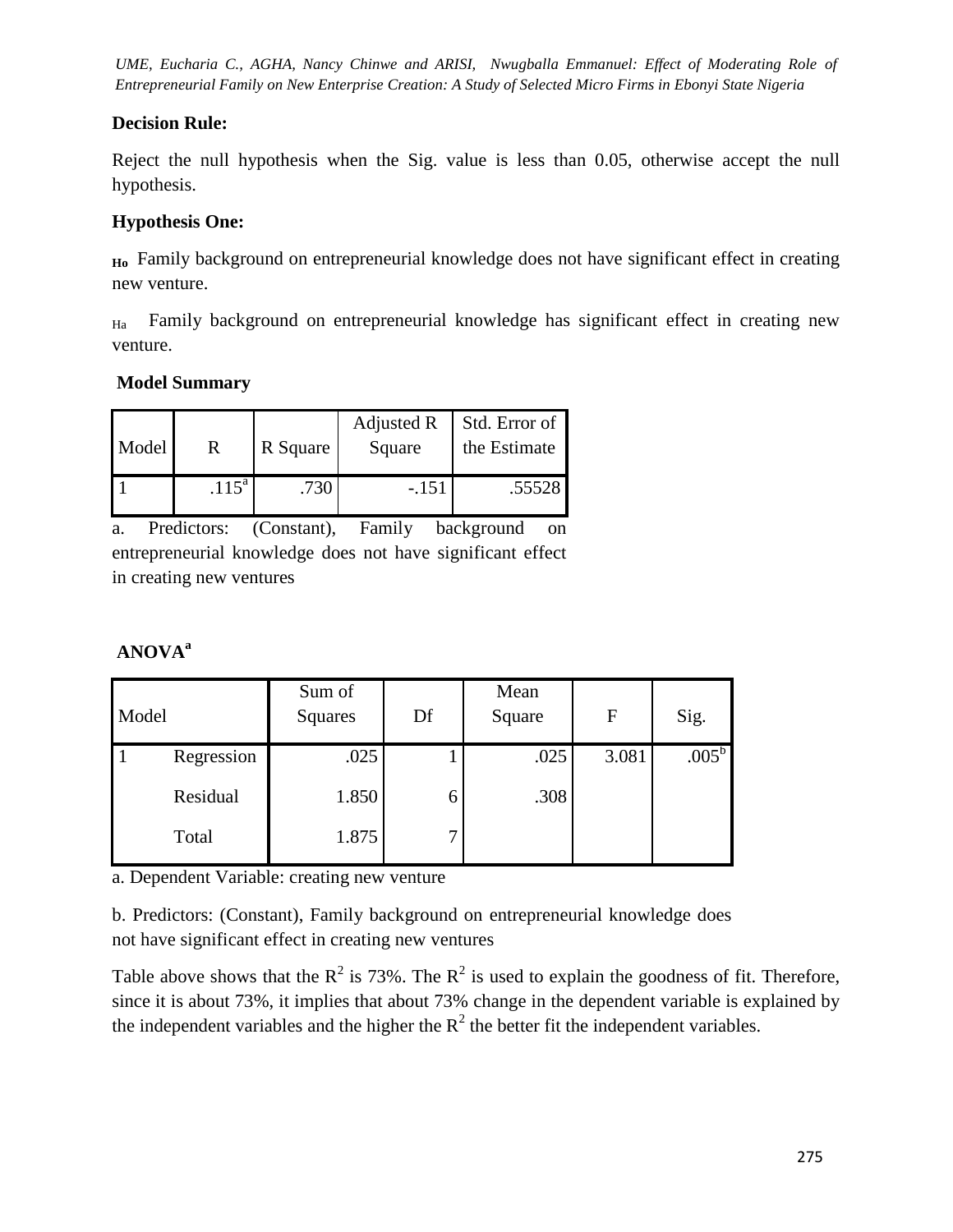Table shows that the  $F -$  statistics is 3.081 while the Sig. value is 0.005. This shows that the model is significant and has a high goodness of fit.

## **Coefficients<sup>a</sup>**

|                                                                                                                         | Unstandardized<br>Coefficients |            | Standardized<br>Coefficients |         |      |
|-------------------------------------------------------------------------------------------------------------------------|--------------------------------|------------|------------------------------|---------|------|
| Model                                                                                                                   | B                              | Std. Error | <b>Beta</b>                  | T       | Sig. |
| $\mathbf{1}$<br>(Constant)                                                                                              | 1.750                          | .481       |                              | 3.639   | .011 |
| Family background on<br>entrepreneurial<br>knowledge does<br>not have significant<br>effect in creating new<br>ventures | $-.050$                        | .176       | $-.115$                      | $-.285$ | .785 |

a. Dependent Variable: creating new ventures

### **Decision**

Given the decision criteria to reject  $H_0$  if the probability value is less than 0.05, the table shows that the probability value is 0.011. We reject the null hypothesis (H0) and conclude that family background on entrepreneurial knowledge has significant effect in creating new ventures.

### **Hypothesis Two:**

Ho Entrepreneurship specific education on entrepreneurial knowledge does not significantly affect new venture creation.

 Ha Entrepreneurship specific education on entrepreneurial knowledge has significantly affect new venture creation.

### **Model Summary**

| Model | R                 | R Square | Adjusted R<br>Square | Std. Error of<br>the Estimate |  |
|-------|-------------------|----------|----------------------|-------------------------------|--|
|       | .417 <sup>a</sup> | .874     | .036                 | .50819                        |  |

a. Predictors: (Constant), Entrepreneurship specific education on entrepreneurial knowledge does not significantly affect new venture creation.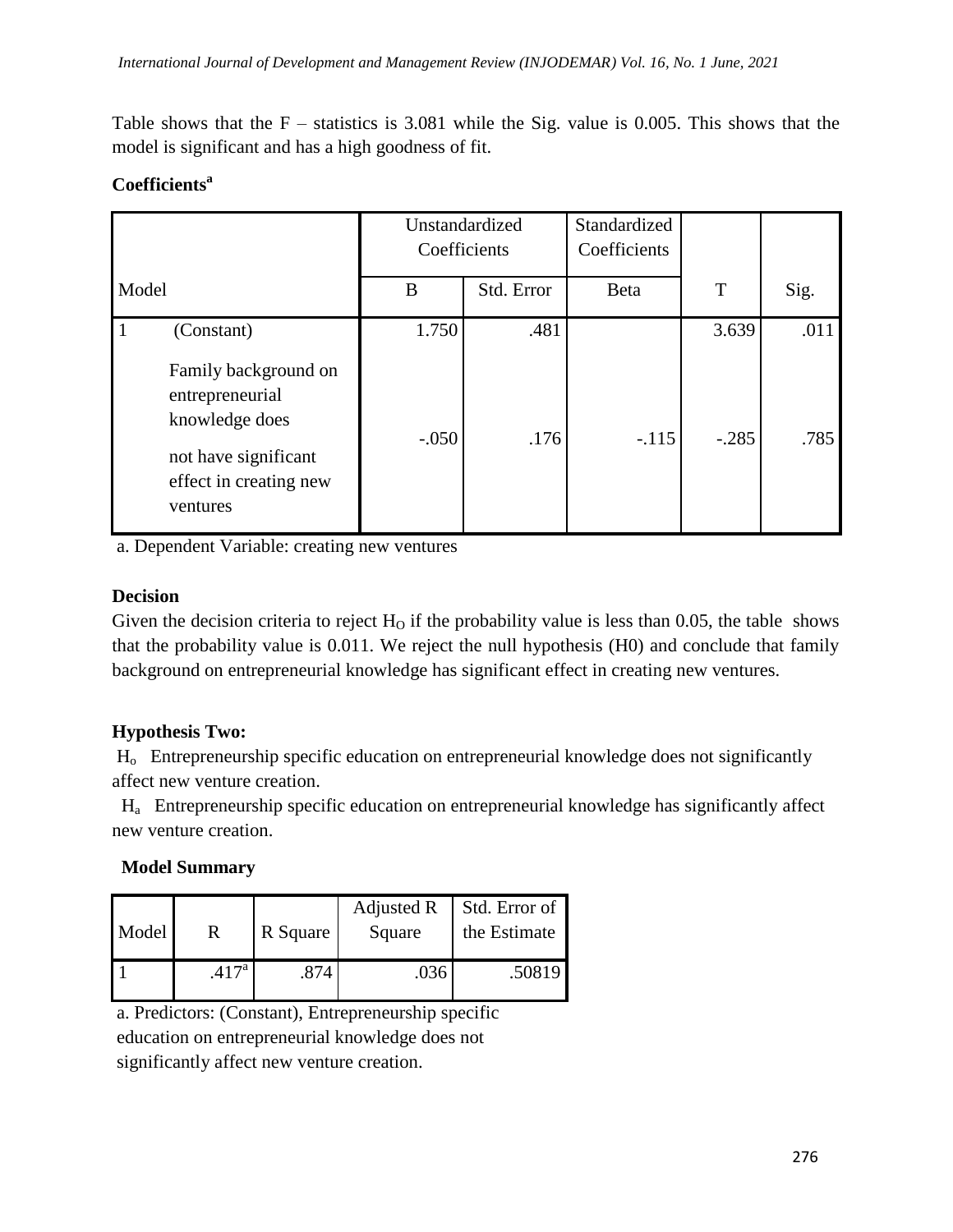# **ANOVA<sup>a</sup>**

| Model |            | Sum of<br>Squares | df | Mean<br>Square | $\mathbf F$ | Sig.       |
|-------|------------|-------------------|----|----------------|-------------|------------|
|       | Regression | .325              |    | .325           | 4.260       | $.015^{b}$ |
|       | Residual   | 1.550             |    | .258           |             |            |
|       | Total      | 1.875             | ⇁  |                |             |            |

a. Dependent Variable: new venture creation

b. Predictors: (Constant), Entrepreneurship specific education on entrepreneurial knowledge does not significantly affect new venture creation.

Table above shows that the  $R^2$  is 87%. The  $R^2$  is used to explain the goodness of fit. Therefore, since it is about 87%, it implies that about 87% change in the dependent variable is explained by the independent variables and the higher the  $R^2$  the better fit the independent variables.

Table shows that the  $F -$  statistics is 3.081 while the Sig. value is 0.015. This shows that the model is significant and has a high goodness of fit.

|                                                                                                                 | Unstandardized<br>Coefficients |            | Standardized<br>Coefficients |          |      |
|-----------------------------------------------------------------------------------------------------------------|--------------------------------|------------|------------------------------|----------|------|
| Model                                                                                                           | B                              | Std. Error | Beta                         | T        | Sig. |
| (Constant)<br>Entrepreneurship                                                                                  | 2.027                          | .401       |                              | 5.059    | .002 |
| specific education on<br>entrepreneurial<br>knowledge does not<br>significantly affect new<br>venture creation. | $-.153$                        | .136       | $-.417$                      | $-1.123$ | .305 |

## **Coefficients<sup>a</sup>**

a. Dependent Variable: new enterprise creation

### **Decision**

Given the decision criteria to reject  $H_0$  if the probability value is less than 0.05, table shows that the probability value is 0.002. We reject the null hypothesis (H0) and conclude that entrepreneurship specific education on entrepreneurial knowledge significantly affect new venture creation.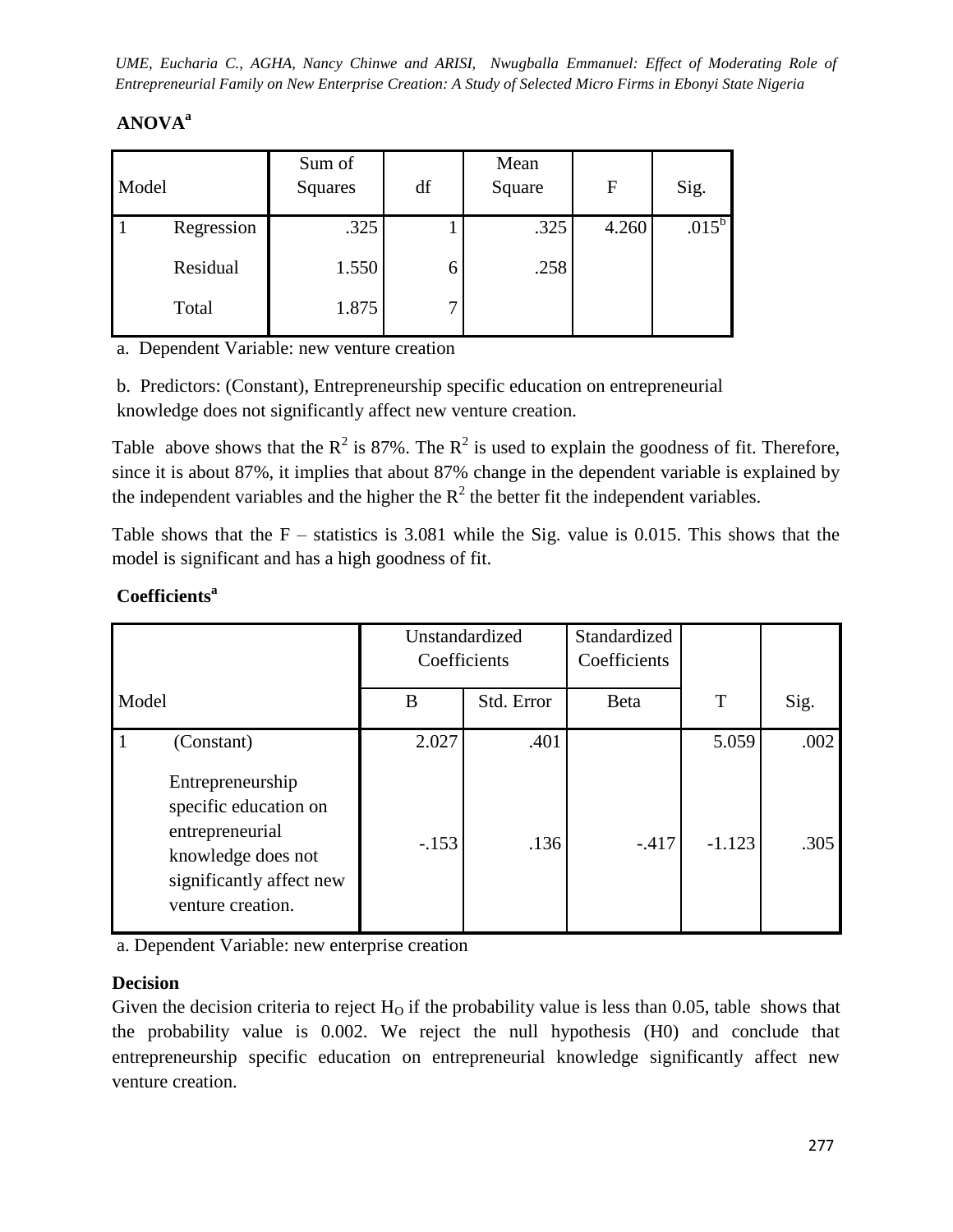# **Hypothesis Three:**

**H<sup>o</sup>** Family background does not significantly promote entrepreneurial skill acquisition in new enterprise creation

Ha Family background has significantly promote entrepreneurial skill acquisition in new Enterprise creation.

## **Model Summary**

| Model |                     | R Square | Adjusted R<br>Square | Std. Error of<br>the Estimate |  |
|-------|---------------------|----------|----------------------|-------------------------------|--|
|       | $.067$ <sup>a</sup> | .804     | .161                 | .55777                        |  |

a. Predictors: (Constant), Family background does not significantly promote entrepreneurial skill acquisition in new enterprise creation

# **ANOVA<sup>a</sup>**

| Model |            | Sum of<br>Squares | Df | Mean<br>Square | F     | Sig.           |
|-------|------------|-------------------|----|----------------|-------|----------------|
|       | Regression | .008              |    | .008           | 4.027 | $.035^{\rm b}$ |
|       | Residual   | 1.867             |    | .311           |       |                |
|       | Total      | 1.875             | ⇁  |                |       |                |

a. Dependent Variable: new enterprise creation

b. Predictors: (Constant), Family background does not significantly promote entrepreneurial skill acquisition in new enterprise creation

The above table shows that the  $R^2$  is 80%. The  $R^2$  is used to explain the goodness of fit. Therefore, since it is about 80%, it implies that about 80% change in the dependent variable is explained by the independent variables and the higher the  $R^2$  the better fit the independent variables.

Table shows that the  $F -$  statistics is 4.027 while the Sig. value is 0.035. This shows that the model is significant and has a high goodness of fit.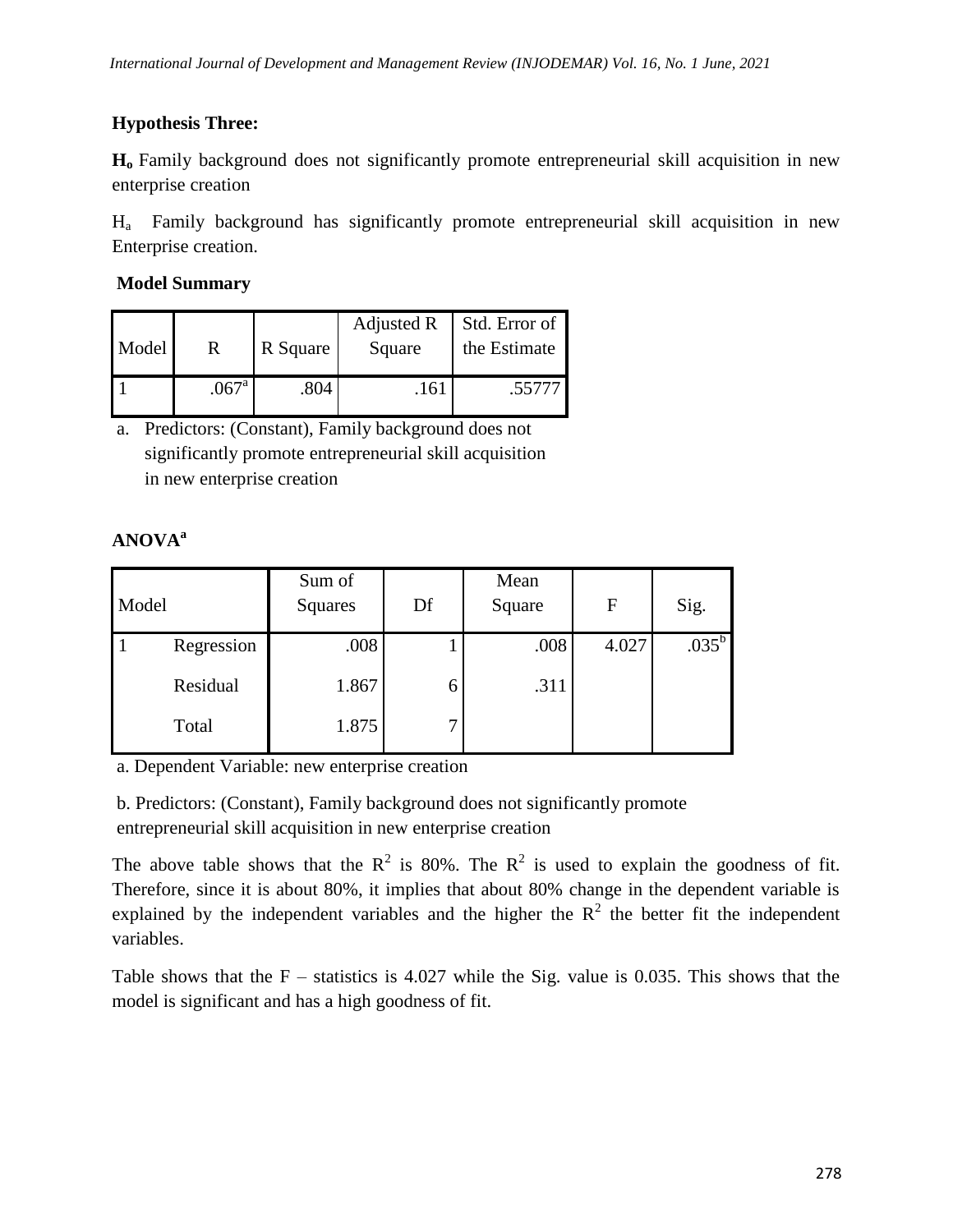## **Coefficients<sup>a</sup>**

|              |                                                                               | Unstandardized<br>Coefficients |            | Standardized<br>Coefficients |       |      |
|--------------|-------------------------------------------------------------------------------|--------------------------------|------------|------------------------------|-------|------|
| Model        |                                                                               | B                              | Std. Error | <b>Beta</b>                  | t     | Sig. |
| $\mathbf{1}$ | (Constant)<br>Family background<br>does not significantly                     | 1.467                          | .987       |                              | 1.485 | .028 |
|              | promote<br>entrepreneurial skill<br>acquisition in new<br>enterprise creation | .067                           | .407       | .067                         | .164  | .875 |

a. Dependent Variable: new enterprise creation

### **Decision**

Given the decision criteria to reject  $H<sub>O</sub>$  if the probability value is less than 0.05, from the table above shows that the probability value is 0.028. We reject the null hypothesis (H0) and conclude that family background significantly promotes entrepreneurial skill acquisition in new enterprise creation.

### **IV Discussion of Results**

The interpretation of the findings is presented in this section for each study objective based on result of the analysis conducted**.** 

In examining the effect of family background on entrepreneurial knowledge in creating new ventures, the study discovered that family background on entrepreneurial knowledge has significant effect in creating new ventures due to the fact that the probability value of the response which was 0.011 was less than 0.05.

In determining how entrepreneurship specific education on entrepreneurial knowledge affects new venture creation**,** the analysis also shows that entrepreneurship specific education on entrepreneurial knowledge significantly affects new venture creation based on the premise that the probability value being 0.002 was less than 0.05.

To ascertain the extent to which family background promotes entrepreneurial skill acquisition in new enterprise creation, the study, from the analysis, reveals that family background significantly promotes entrepreneurial skill acquisition in new enterprise creation as the probability value of the response being 0.028 was less than 0.05.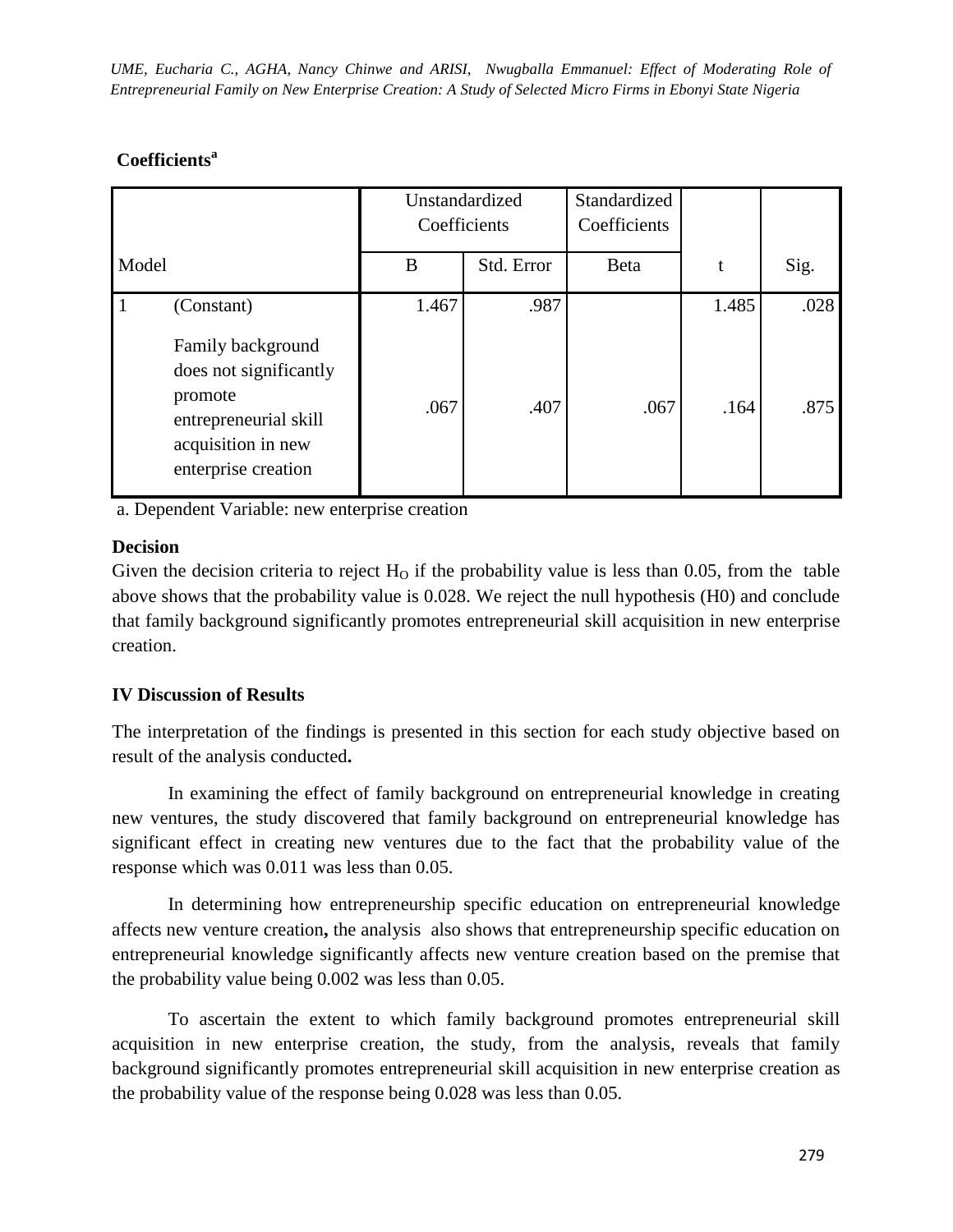### **Summary of Findings**

The findings of the study include the following:

- 1. Family background on entrepreneurial knowledge has significant effect on creating new ventures.
- 2. Entrepreneurship specific education on entrepreneurial knowledge significantly affects new venture creation.
- 3. Family background significantly promotes entrepreneurial skill acquisition in new enterprise creation.

#### **V Conclusion**

The study concludes that family background on entrepreneurial knowledge, entrepreneurship specific education on entrepreneurial knowledge and family background significantly promote entrepreneurial skill acquisition in new enterprise creation

#### **VI Recommendations**

The following recommendations are made for this study:

- Different strategies within educational policies should be applied concerning young people who do not have contact with entrepreneurship within the family and the immediate social environment.
- For those young people whose initial preference is seeking employment within the state sector, entrepreneurial potential should be gradually developed—by encouraging the acquisition of knowledge about entrepreneurship, changing their attitudes and expectations, developing organizational skills and certain social skills, in order to adapt to the labour market and demands of the modern society, which is increasingly demanding personal flexibility and readiness for entrepreneurship.
- Encouraging the development of small family businesses should be one of the measures for development of entrepreneurial characteristics of youth, because family members play an important role in incitement of young people for entrepreneurship.

#### **References**

- Adeyemi, S.L, and A.L Badamus, (2015). An empirical study of small scale financing in Nigeria, *Journal of Unilorin Business School.*11 (9): 12 – 19.
- Adoyi, P.O and Agbo, J.C.O (2016). An assessment of the contribution of small business firms to the development of Benue State. *Journal of Research in National development*, 7(1):  $23 - 29.$

Afolabi, A. (2015). The effect of entrepreneurship on economy growth and development in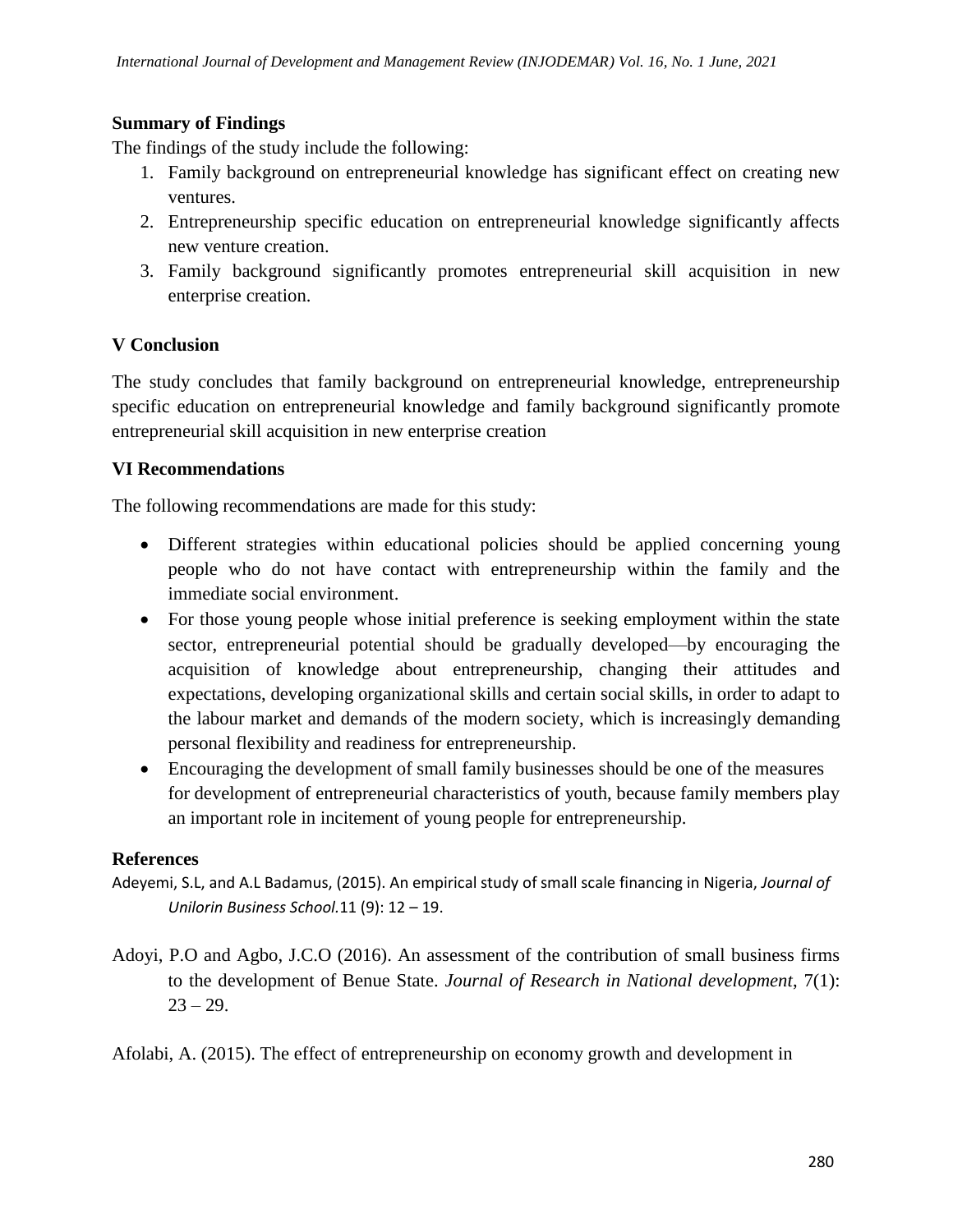Nigeria, *International Journal of Development and Economic Sustainability*, 3 (2): 49 – 65.

- Akingunola, R.O (2011). Small and medium scale enterprises and economic growth in Nigeria: An assessment of financing options. *Pakistan Journal of business and economic Review*,  $2(1): 8 - 11.$
- Alabi, Y., Awe, O. J. and Musa, L. Y. (2015). Managing small and medium scale enterprises in Nigeria: Challenges and prospect, *Review of Public Administration and Management,* 3  $(7): 12 - 19.$
- Aldrich, H. E., & Cliff, J. E. (2013). The pervasive effects of family on entrepreneurship: toward a family embeddedness perspective. *Journal of Business Venturing*, 18 (11): 573–596.
- Alphouse I, Ngandi J. (2021) Microfinace Et Liutte Contre la Paivette en Republique Democratique Du Congo Une Analyse Critique . *Journal of Business Management,* 7, issue 4: 2455 –6661. 35-74
- Aremu, M. A. (2015). Small scale enterprises: panacea to poverty problem in Nigeria, *Journal of Enterprises Development*, I (1): 1 – 8.

Asogwa, O. S & Anah, S. A. (2017). Impact of entrepreneurship development on economic

growth of Enugu State: A study of registered entrepreneurs in Enugu State, Nigeria, *International Journal of Economics, Business and Management Research*, 1 (2): 29 – 33.

- Ayozie, D. O and Latinwo, H. K (2013). Entrepreneurial developments and smallscale industry contribution to Nigerian national development: a market interface. *Information Management and Business Review,* 12 (9): 32 – 39.
- Cholete I, et al (2010). International diversification: A copuls approach; J, Bankfinance, doi 101016, Bank finace: 2010 Accessed 08. 09. 20.
- Ekpeyoung, D. (2008). The Nigeria financial sector reform and micro, small and medium enterprises (MSMEs) finance. *The Nigerian Financial Review,* 9 (12): 22 – 29.
- Eze, T. C. and Okpala, C. S. (2015). Quantitative analysis of the impact of small and medium

scale enterprises on the growth of Nigerian economy: (1993-2011), *International Journal of Development and Emerging Economics*, 3 (1): 26 – 38.

Fatoki, O. O. (2011). Impact of human social and financial capital on the performance of

small and medium sized enterprises (SMEs) in South Africa; *Journal of Social Sciences*, 29 (3): 193 – 204.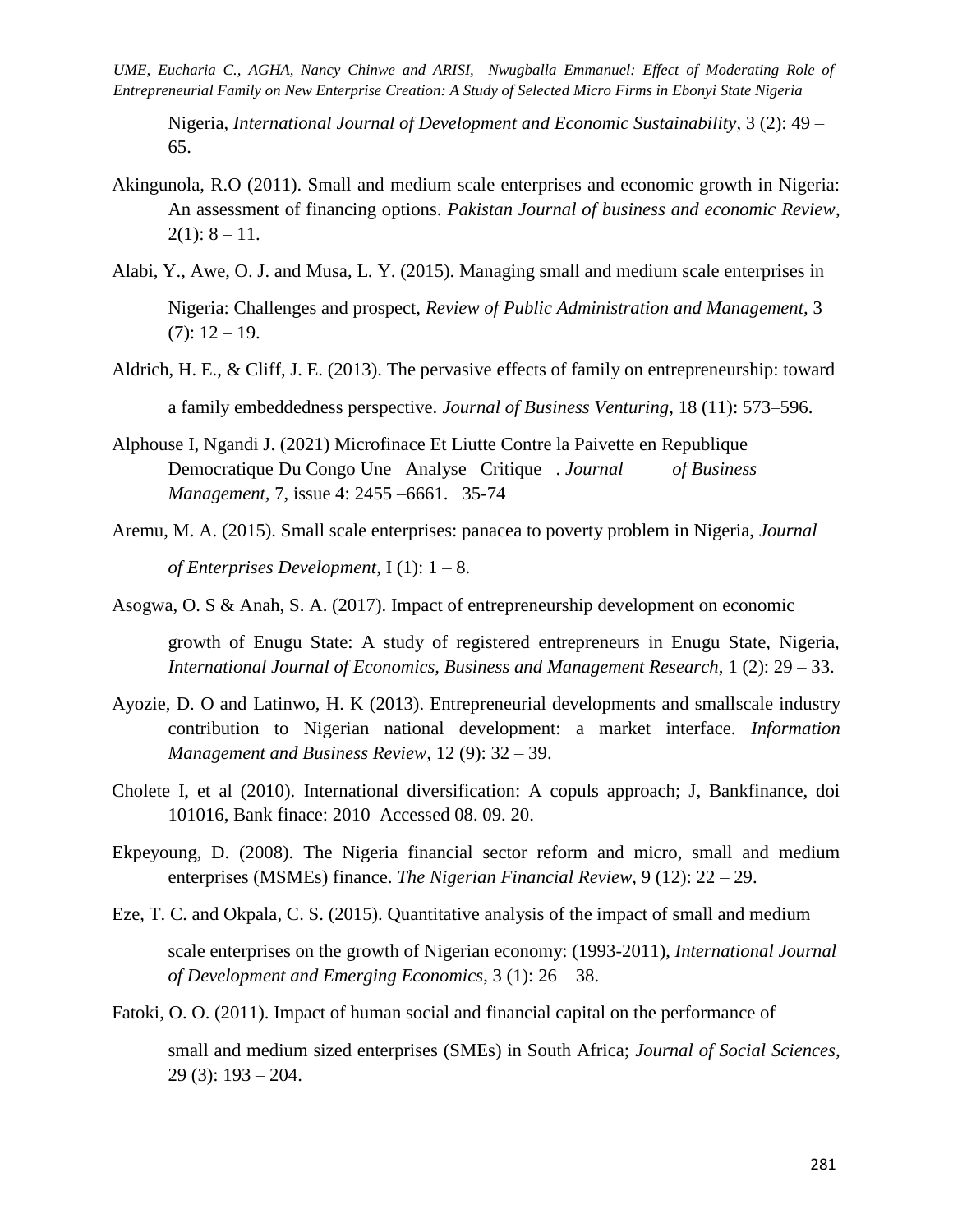- Gunu, U. (2013). Small scale enterprises in Nigeria: their start up, characteristics, sources of finance and importance, *Ilorin Journal of Business and Social Sciences*, 9 (1 & 2): 36 -42
- Khaled, A. M. A. & Samer, F. O. (2013). Impact of cost of capital, financial leverage and the

growth rate of dividend on return on investment. An Empirical Study of Amman Stock Exchange; *International Journal of Academic Research in Economics and Management Sciences,* 2 (4): 59 – 69.

- Manuel A, Song M.A, David R (2017) Firm age, Investment Opportunities and Job Creation: The Journal of Finance, volume 72, issue 3, 56. [https://doi](https://doi/) org/10.1117/jofi.12495 June 2017. 999-1038
- Metu, A. G. & Nwokoye, E. S. (2014). Entrepreneurship development in Nigeria: Prospects and

challenges, Paper presented at the International Conference on Entrepreneurship: Strategy for Socio-Economic advancement in Emerging Economies, organized by the Department of Business Administration, Faculty of Social and Management Sciences, Bowen University Iwo. 28- 30th May, 2014

- Mohammed, I., and Ali, I. (2015). The effect of SMEs' cost of capital on their financial performance in Nigeria, *Journal of Finance and Accounting*, 3 (1): 8 – 11.
- Obi, J. N. (2015). The role of small-scale enterprises in the achievement of economic growth in Nigeria, *International Journal of Social Sciences and Humanities*, 3 (1): 12 – 18.
- Omonigho, T. O. (2017). Effect of small and medium scale enterprises on economic growth in Nigeria, *Journal of Research and National Development*, 15 (1): 12 – 15.
- Oni, E. O. and Daniya A. A. (2014). Development of small and medium scale enterprises: the role of government and other financial institutions, *Arabian Journal of Business and Management Review*, 1 (7): 12 – 16.
- Onwukwe, V.C. & Ifeanacho, M.I. (2016). Impact of government intervention on the growth of small and medium scale enterprises in Imo State. *International Journal of Research in Commerce, Economics & Management*, 1 (7): 1-5.
- Pratheepkanth, P. (2014) Capital structure and financial performance: evidence from business companies in Colombo stock exchange, Sri-lanka; *Researchers World Journal of Arts Science and Commerce*, 2 (3): 171-180.

Ranwala, R. S. (2016). Family background, entrepreneurship specific education and